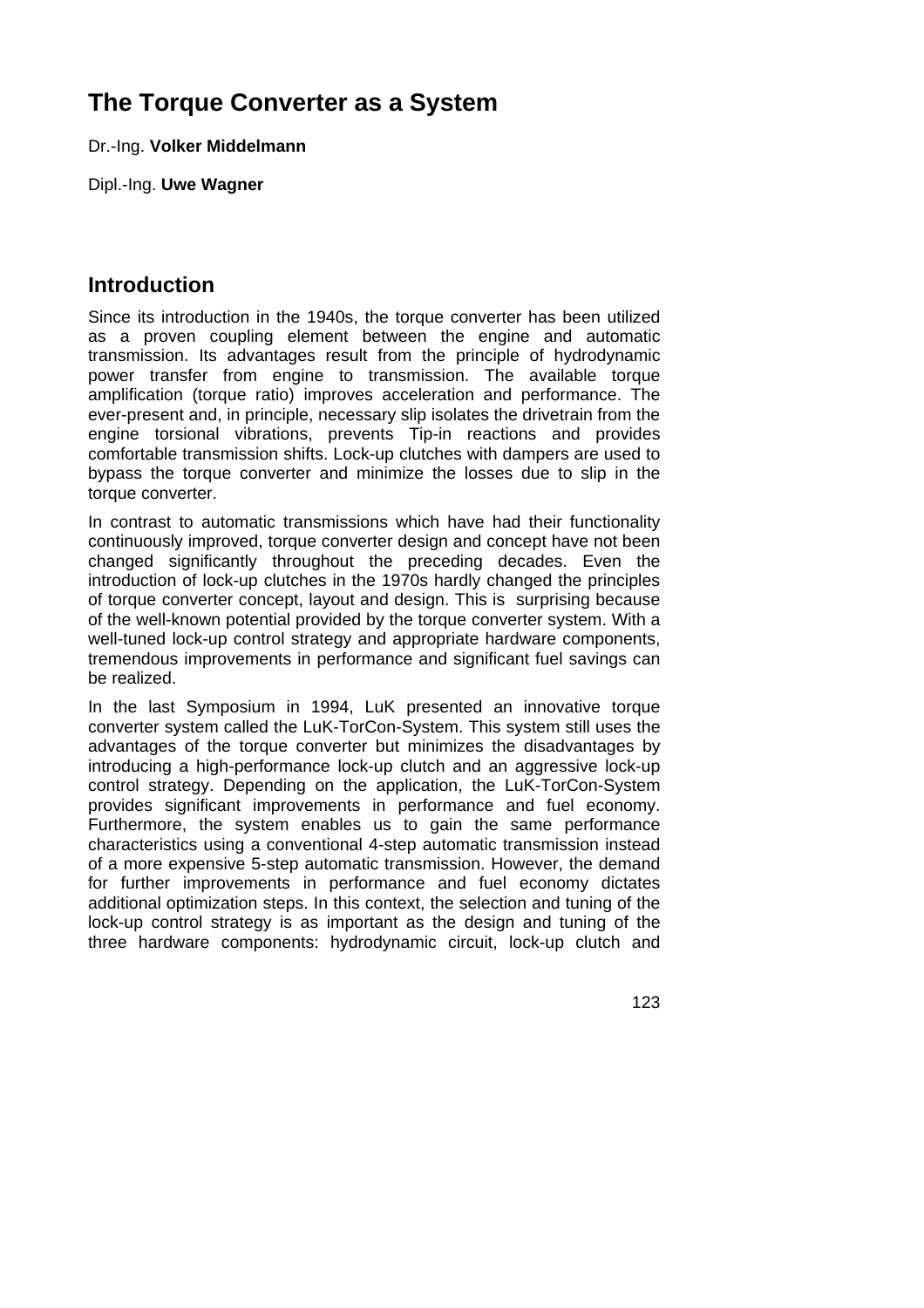damper. In fact, only with this holistic approach is it possible to attain the entire advantages provided by the torque converter system.

In spite of these circumstances, over the last few years, LuK has developed torque converter systems, which provide superior characteristics compared to conventional systems. With reduced envelope, lower weight and equal costs, the LuK torque converter systems deliver more functionality, greater flexibility and enables to reduce fuel economy and emissions and increase vehicle performance.

LuK has increased the torque converter development capacity and capabilities in Bühl, and in Wooster, USA, where we have established a second Torque Converter Development Center. At LuK, Inc., USA, we started producing both medium and heavy duty torque converters for Allison's World Transmission Series in 1997. Figure 1 shows the MD Torque Converter, that also utilizes the advantages of a lock-up clutch.



Figure 1: Components of the MD torque converter series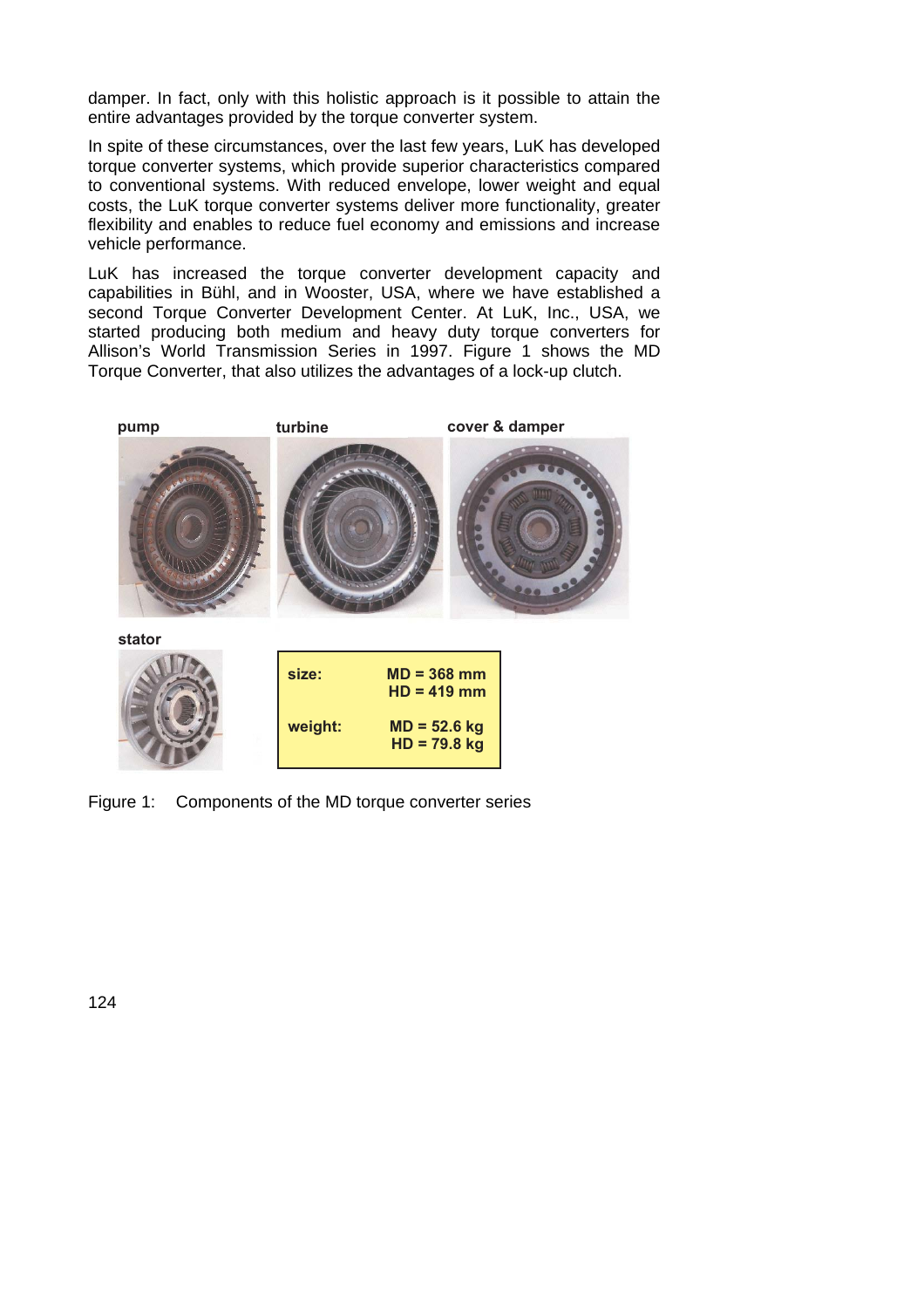# **History and Global Development of Automatic Transmissions and their Influence on Modern Torque Converter Concepts**

The American car manufacturer, Oldsmobile, presented already the first fully automatic transmission for passenger vehicles in 1940 (see figure 2).

| <b>HOR!</b><br>CLUTCH<br>$r_0$<br>ness<br>Sensational New HYDRA-MATIC DRIVE<br>Cuts Driving Effort in Half!<br>1940<br><b>OLDSMOBILE</b><br>Bigger and Better in Everything! | <b>OLDSMOBILE OFFERS YOU</b><br>THE GREATEST<br>AID TO DRIVING<br><b>EVER INTRODUCED !</b><br>On Straight Roads<br>or Side Roads-<br>ALL YOU DO<br>TO DRIVE IN<br><b>THEN</b><br>OU ELIMINATI<br>THIN<br>STEER<br>$S_{HIP}$<br>STEP-03-17<br>CLUTCH<br><b>STOP</b> |
|------------------------------------------------------------------------------------------------------------------------------------------------------------------------------|--------------------------------------------------------------------------------------------------------------------------------------------------------------------------------------------------------------------------------------------------------------------|
| 1940                                                                                                                                                                         | <b>Fokus</b>                                                                                                                                                                                                                                                       |
| <b>Oldsmobile introduces</b><br>the 1st fully automatic                                                                                                                      | • comfort<br>· less driving effort                                                                                                                                                                                                                                 |

**the 1st fully automati - - -**

Figure 2: The beginning of automatic transmissions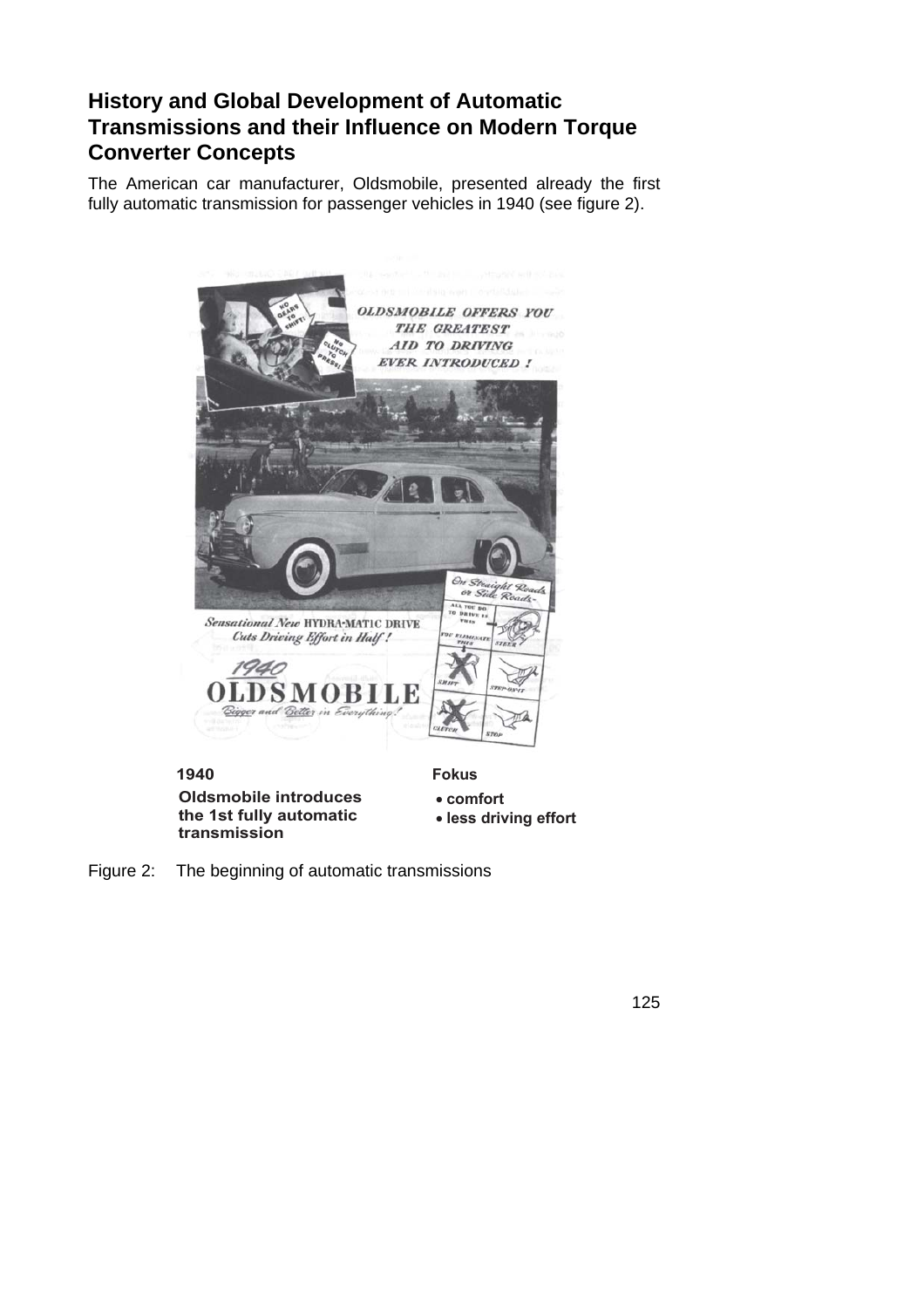At this time, the main focus was on increasing the driver's comfort. Any disadvantages in performance and fuel economy were not yet important. The state-of-the-art transmission was a 2-speed-transmission with a total gear ratio of 1.8 (as shown in figure 3). To compensate for the relatively small total gear ratio, torque converters with a torque ratio of 3 or even 4.5 were used, providing high comfort but resulting in a system with poor fuel economy. Overall, the complexity and functionality of the torque converter used in the 40s and 50s were much higher than those used today. Torque converter models with adjustable stator blades, two or more turbines and stators, and integrated transmission functions were used but lock-up clutches had not yet been introduced.



Figure 3: Global development of automatic transmissions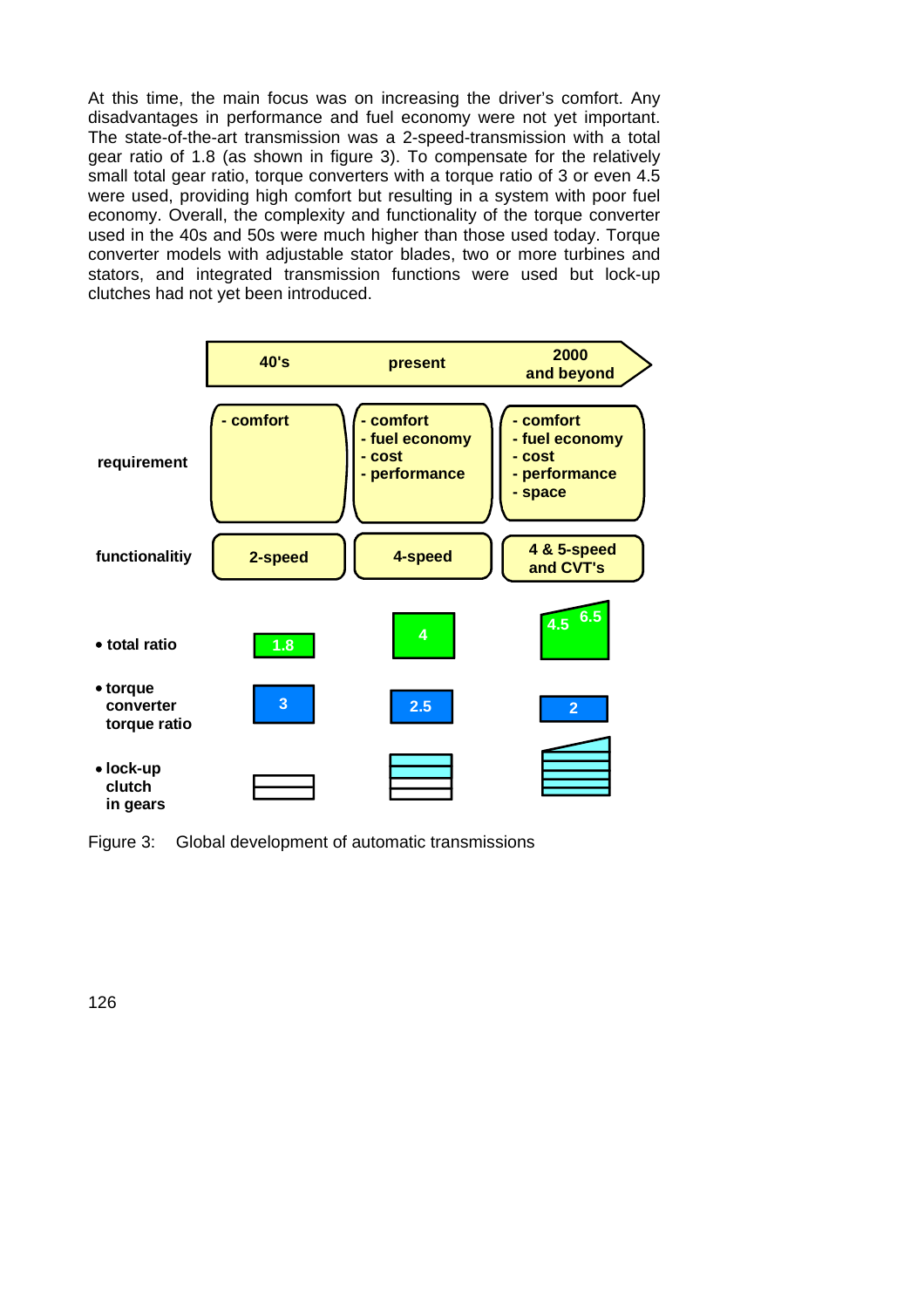Stiffer torque converters had to be introduced in order to reduce losses. The large torque ratio was no longer possible and had to be compensated for by increasing the total gear ratio with more mechanical gears. In the 1970s, the 3-speed-automatic transmission (total ratio of approximately 2.5) was the most common model. Due to the oil crisis, lock-up clutches were introduced to eliminate torque converter slip losses, at least only in top gear and at high vehicle speeds. The requirements for cooling capability of the lock-up clutch and vibration isolation of the damper were accordingly insignificant.

The 4-speed automatic transmission is the state-of-the-art in the 1990s and provides a total gear ratio between 4 and 4.5. Today, 75% of these transmissions are electronically controlled, and in 2000, almost 100% will have this feature. Compared to the 1970s, the lock-up clutch operates in wider ranges. To reduce fuel consumption, the torque converter is normally locked in third and fourth gear, at engine speeds between 1100 rpm and 1700 rpm. The lock-up clutch operates partially with continuous slip, and is, in many cases, modulated, for example during gearshifts or after tip-ins.

Having reviewed the history and global development of automatic transmissions, we predict the following:

- The functionality (numbers of gears and total gear ratio) of automatic transmission will continue to increase.
- The duty cycle of the open torque converter will decrease further.
- The duty cycle of the lock-up clutch will increase further, either with slip or completely closed.

In addition to these global development trends, it is most likely that fuel costs will increase further and environmental awareness will enlarge. Both developments will require strenuous efforts to reduce fuel consumption. Likewise, the cost of torque converters will have to decline in the future. Space for the torque converter, especially in CVT- and front wheel drive applications, will be less than is currently available.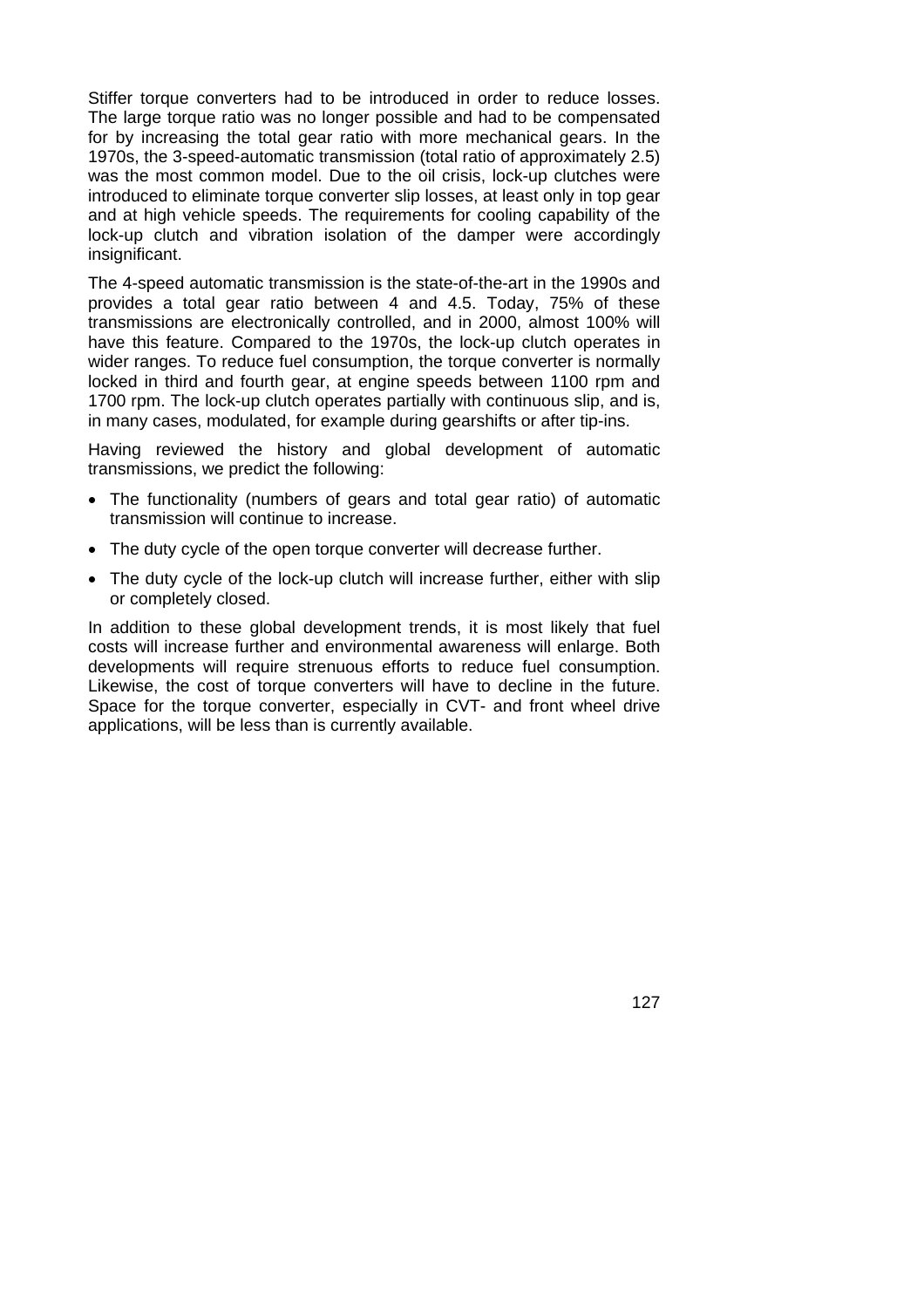Figure 4 shows a summary of the global development trends and the resulting design targets for future torque converter systems.



converter systems

# **The Control Strategy of the Lock-Up Clutch: The Linkage for Target Achievement**

Concept, characteristics and design of the three system components of a torque converter - the lock-up clutch, the damper and the hydraulic circuit (torus) - are the result of the required control strategy for the lock-up clutch. The control strategy is the central link of the hardware elements; it determines the requirements for different operation ranges and, thus, the design of the individual components (figure 5).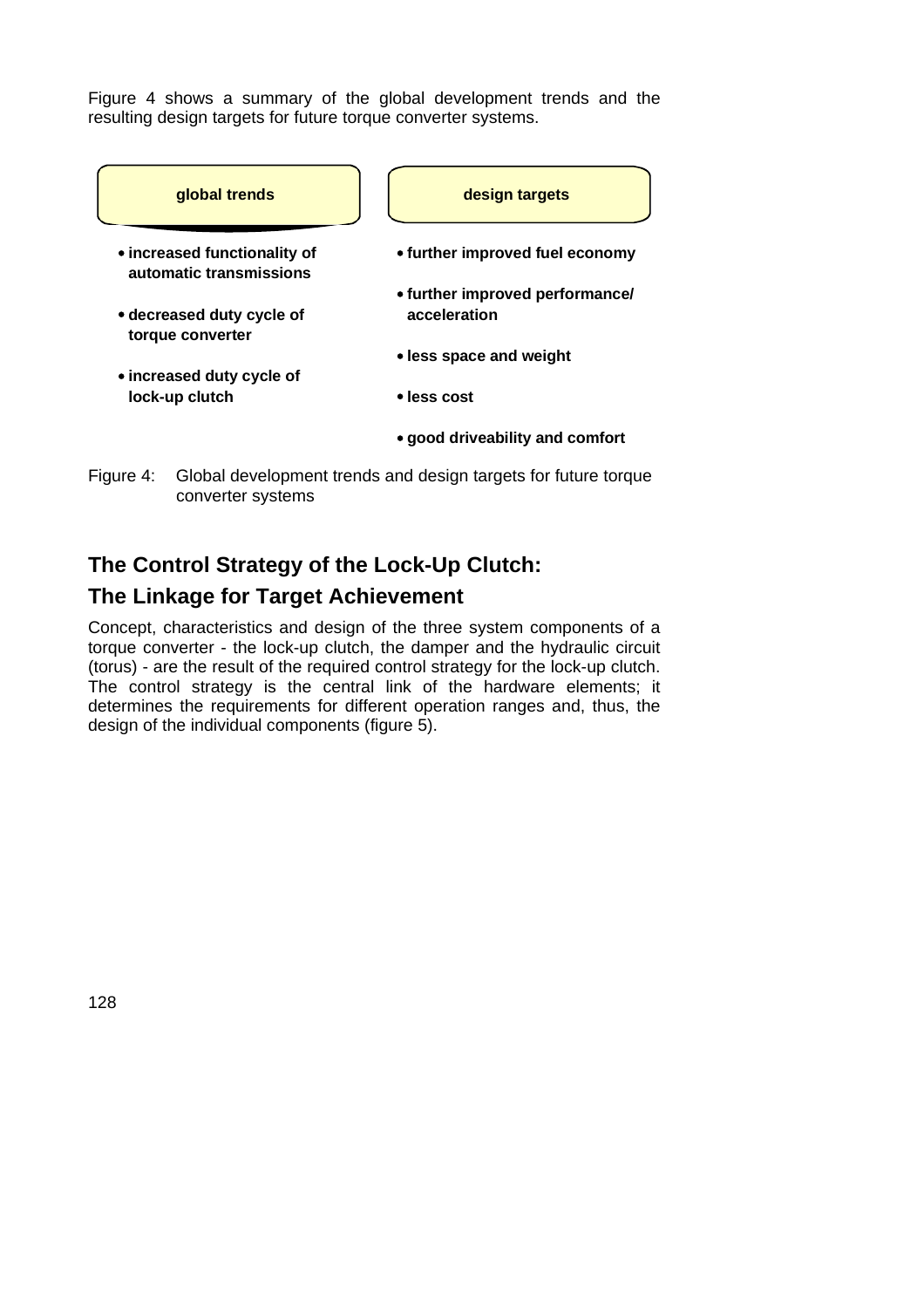

Figure 5: Total system of torque converter, lock-up clutch, damper and lock-up strategy

The appropriate lock-up control strategy is defined individually for each vehicle application by considering the vehicle functionality and the targets for fuel economy, performance, driveability and driver comfort. The total system characteristics determine the lock-up strategy and, hence, the requirements for the component designs.

One of the appropriate characteristics for the best lockup strategy is the total gear ratio of the transmission. Based on the state-of-the-art technology and the consideration of the future development of the automatic transmissions and CVT's, the control strategies can be grouped according to figure 6.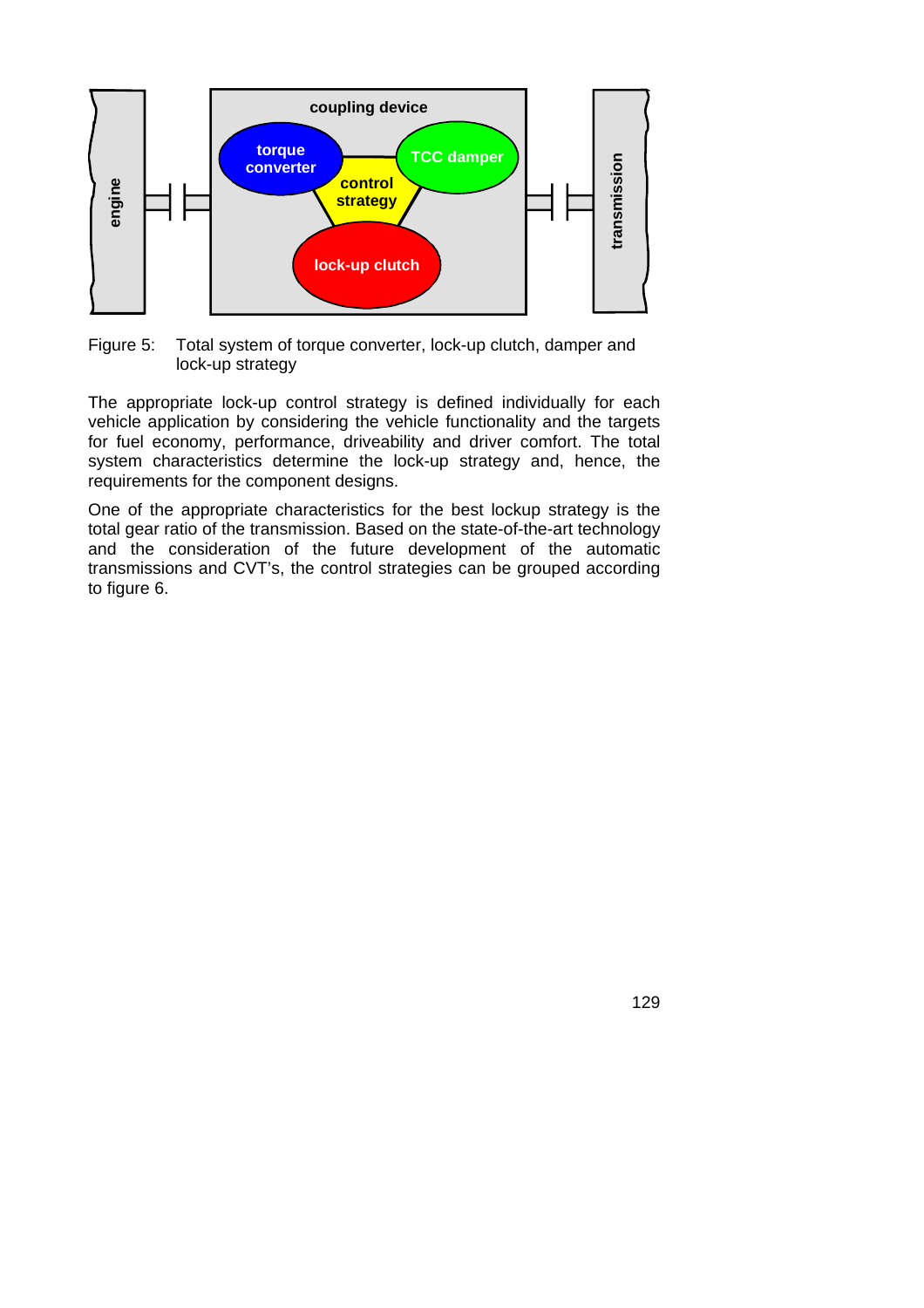

Figure 6: Lock-up control strategies

The LuK-TorCon-Strategy is appropriate for transmissions with a total ratio of 4 to 4.5. To reduce fuel consumption and to improve performance, the lock-up clutch operates

- in all gears and
- over large speed ranges ( down to 900 rpm)

In order to ensure sufficient noise reduction in this low rpm-range, at high loading condition, or to avoid engine lugging, a large amount of slip is necessary during lock-up. With the use of a high performance damper, the noise level can be reduced further or the amount of slip can be lowered. The loss due to the high amount of slip can generate excessive heat and temperature build-up at the friction surface of the lock-up clutch. The high temperature causes ATF-oil and friction material degradation. The result is falling friction coefficient with increasing slip speed, which leads to shudder and possible transmission failure. As a counter measure, the lock-up clutch must have a high cooling capacity. The LuK high performance lock-up clutches provide this design feature.

Because the Torque Converter is still partially open with the TorCon Strategy, the appropriate torque converter characteristic must still be selected in order to optimize the system. Loose torque converters with a high stall torque ratio and a high stall speed create less idle losses and provide better acceleration when compared with stiff torque converters. The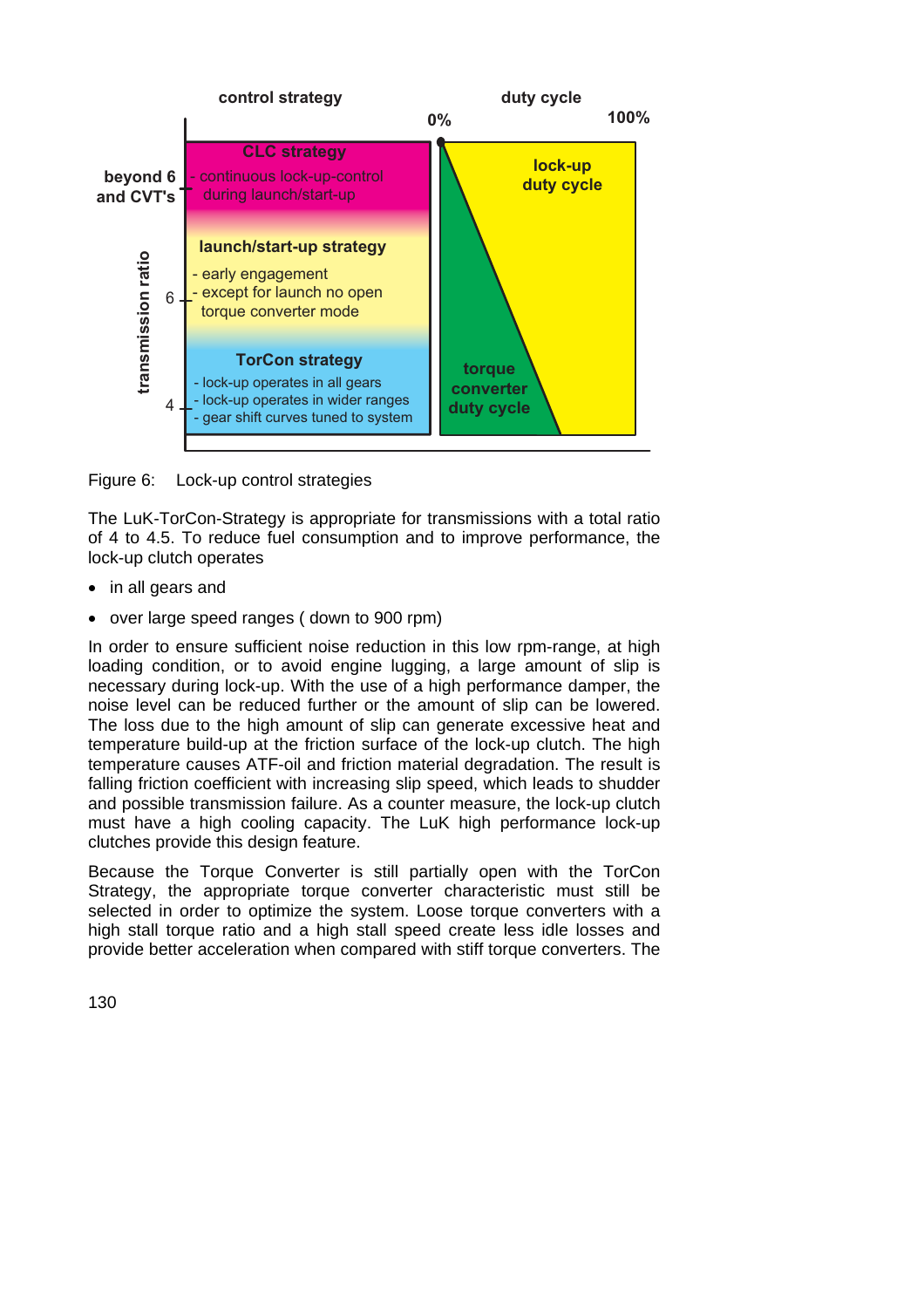engine warm-up time is also reduced and, thus, the emission level is lower. However, with a loose torque converter there are excessive losses generated in some operation ranges. As a counter measure, the lock-up of a loose torque converter must take place very soon. This was anticipated in the LuK-TorCon-System and the hardware is designed to permit this.

Figure 7 shows a comparison between a loose and a stiff torque converter when equipped with a conventional lock-up strategy and with the TorCon Strategy individually.

| control<br>strategy              | torque converter<br>characteristics | fuel consumption improvement               |
|----------------------------------|-------------------------------------|--------------------------------------------|
| conventional<br>strategy         | stiff<br>loose                      | 4%<br>0<br>6%<br>8%<br>- 2%<br>2%<br>$-2%$ |
| improved<br>strategy<br>(TorCon) | <b>stiff</b><br>loose               | $+4%$<br>$+6%$                             |

Figure 7: Influence of the torque converter characteristic and the control strategy on fuel consumption (simulation). Example for a 4-step transmission.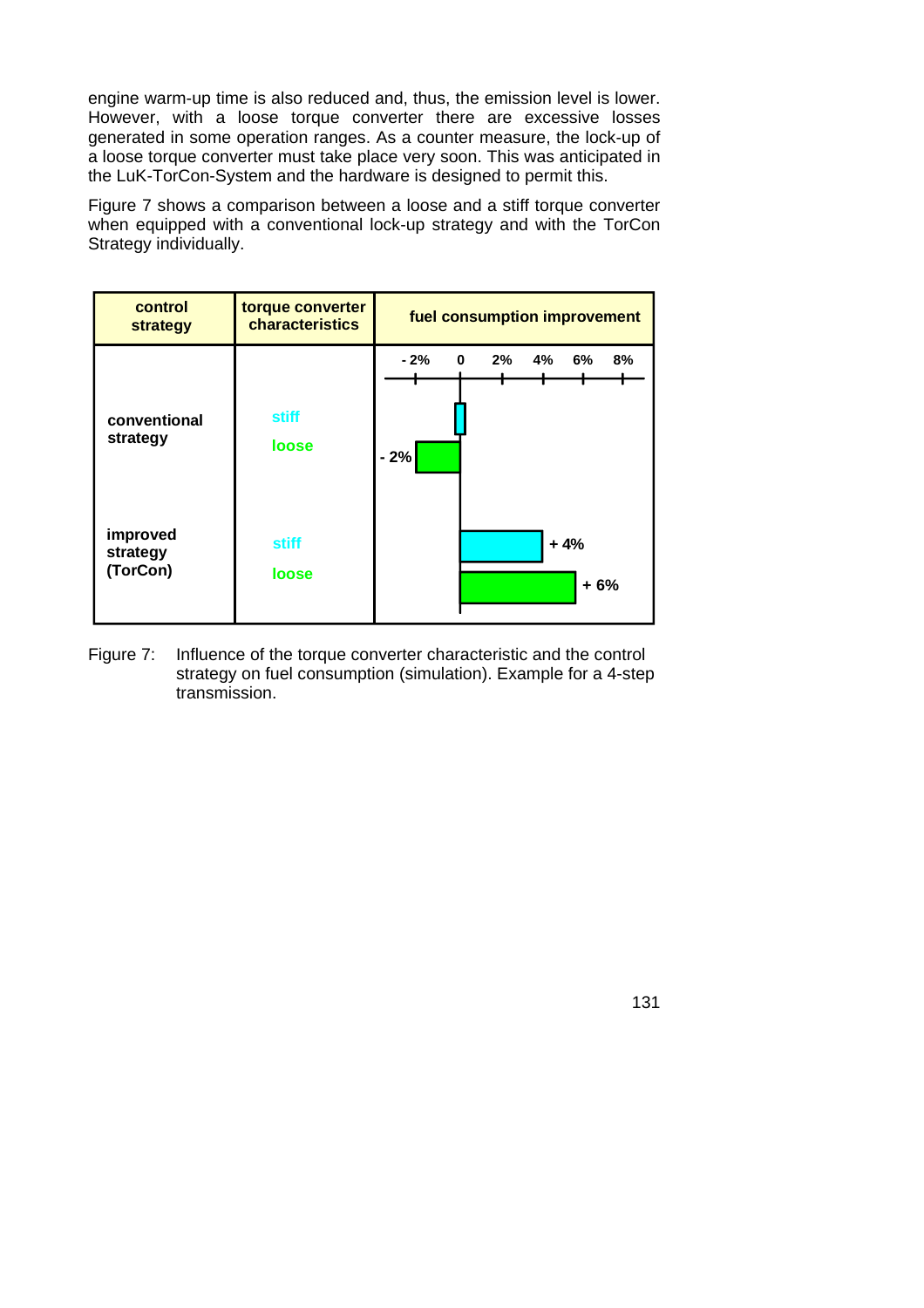With respect to fuel economy, one can say:

- When using a conventional lock-up control strategy, the stiff torque converter is more advantageous than the loose one.
- When using the TorCon Strategy, the loose one is better.
- The influence of the control strategy on fuel economy is higher than the influence of the torque converter characteristic.
- When combining a loose torque converter with the TorCon Strategy, it is in some applications possible to achieve an improvement in fuel economy by 5 to 10% over the combination of a stiff torque converter with a conventional lock-up control strategy.

Similar conclusions can be made, if evaluating the vehicle performance.

With increasing transmission total gear ratio (>5), the selection of the torque converter characteristic (loose/stiff, stall torque ratio and peak efficiency, etc.) becomes less relevant for

- vehicle performance and
- fuel economy.

The reason for this is that there is always an operating condition with a closed torque converter for transmission types with large total ratios and number of transmission speeds that is better with respect to fuel economy or tractive force than an open torque converter. Opening the torque converter makes neither technical sense, nor is required for comfort. The torque converter serves mainly as a start-up element for a comfortable launch.

With this in mind, the conceptual layout of the torque converter has to focus more on the required installation envelope and cost optimization rather than on the traditional criteria, like peak efficiency, stall torque ratio and loose/stiff characteristic. With respect to the torque converter characteristic the function K-factor versus speed ratio and the position of the coupling point are getting most important.

LuK has developed a super squashed torque converter, which is axially 45% smaller when compared with conventional round torque converter designs. This was done without any performance tradeoff by employing the appropriate combination of the lockup clutch and control strategy. Figure 8 compares fuel economy and acceleration between the conventional round torus with the LuK super squashed torus in a CVT- application as an example.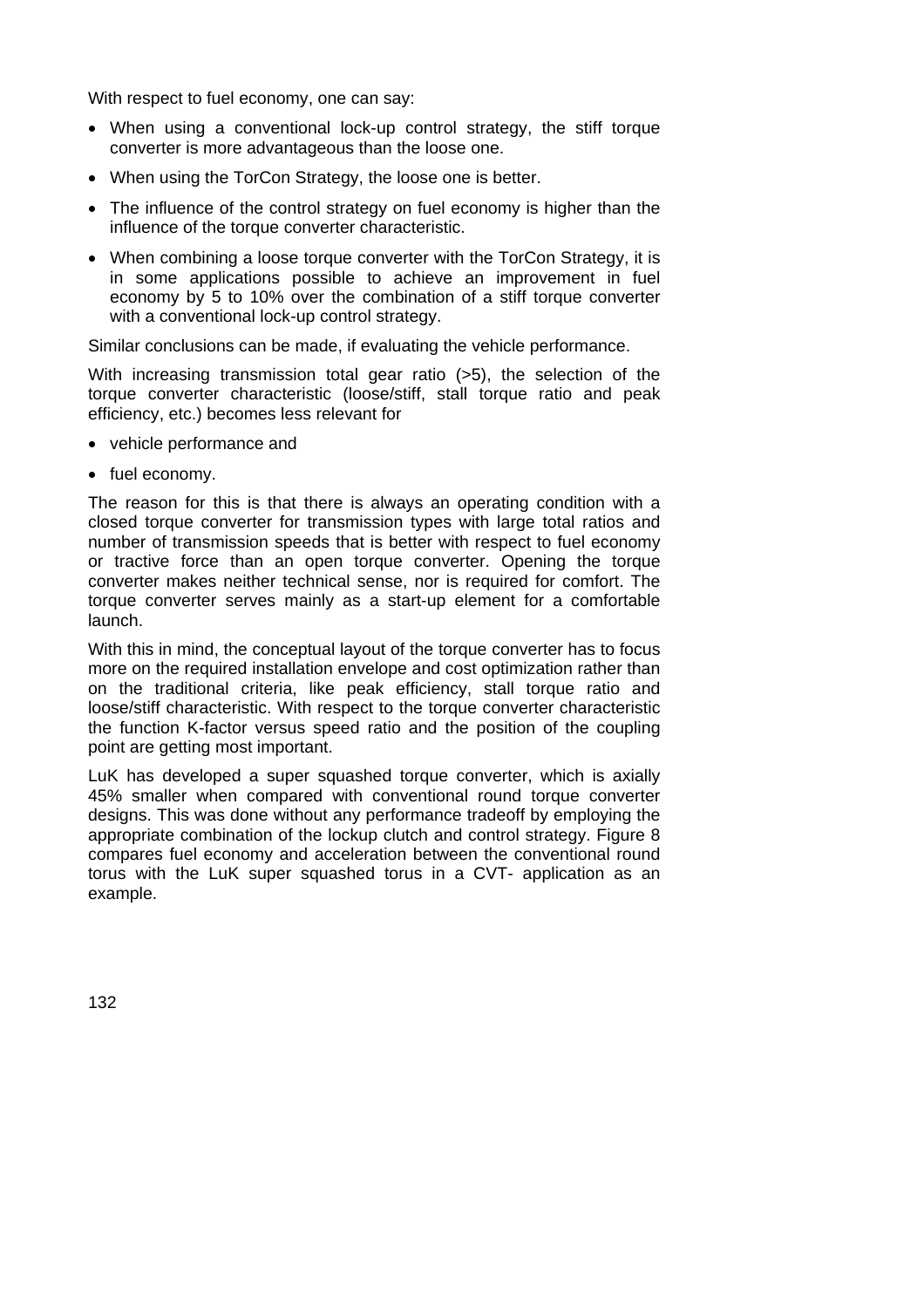

Figure 8: Influence of torque converter design concept on performance and fuel economy. Example for a CVT application.

For CVT-applications, it is even possible to think of a control strategy, which operates continuously without defined shifting points of the lock-up clutch. With a CLC (Continuos lock-up control) strategy, the clutch is activated by releasing the brake when the vehicle is not moving. The clutch is partially applied with a minimum torque capacity of about 10 Nm. The clutch apply increases continuously from vehicle launch until the transmission ratio changes (figure 6). An open torque converter mode during driving is not planned. The advantage of such a system is clearly the improved comfort (no shifting of the lock-up during driving). This strategy requires a larger cooling capacity and a modified cooling system to compensate for the losses in the clutch. This project is now in the initial development stage at LuK.

Based on the presented control strategies, the simulation results of the fuel economy and performance and the development trends, one can summarize quantitatively the development targets for the torque converter system as illustrated in figure 9.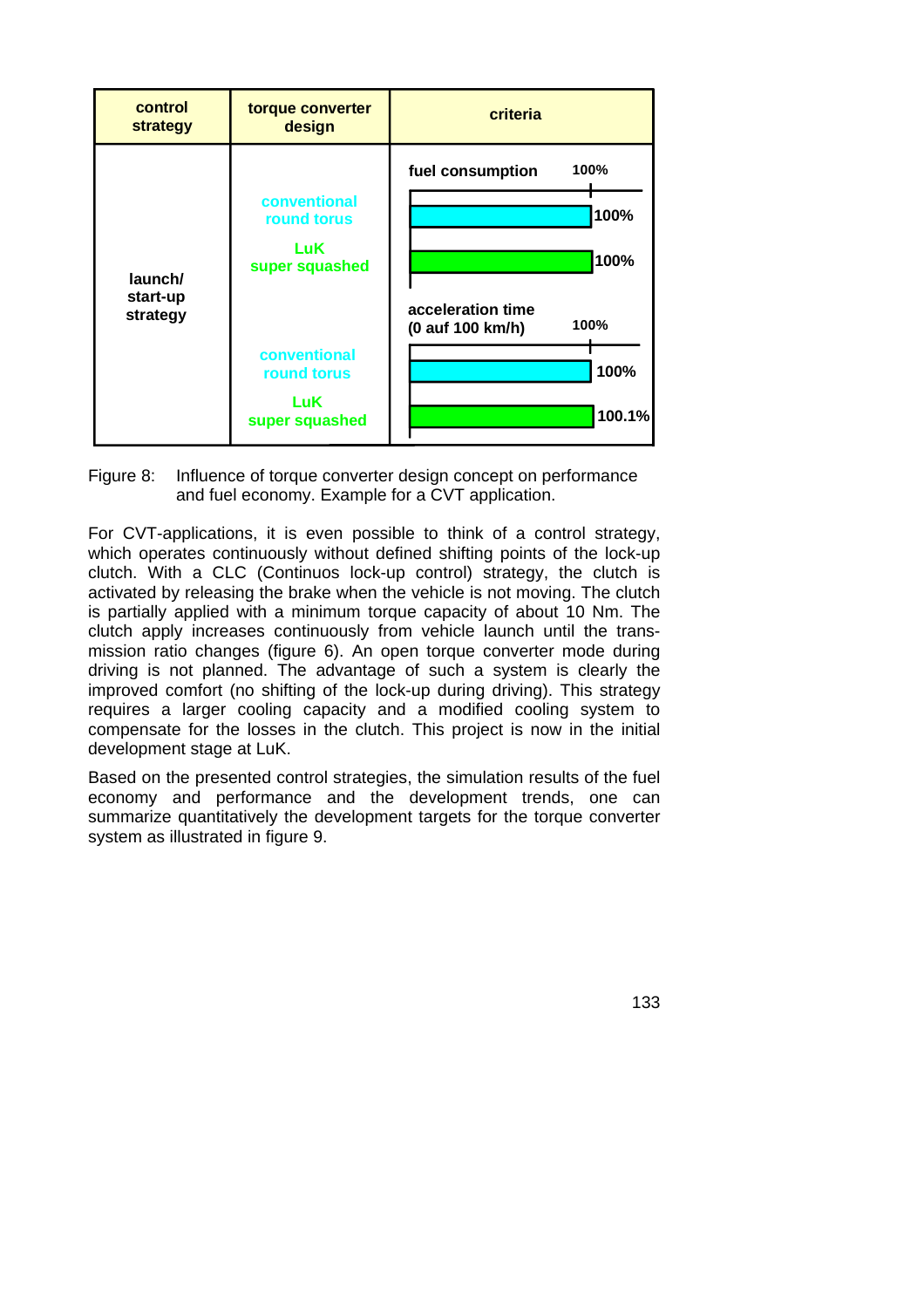

Figure 9: Design targets for the total system consisting of: Torque converter, lock-up clutch, damper and control strategy

# **Hardware Components**

### **The High Performance Lock-Up Clutch**

The common basis of the previously mentioned lock-up strategies is the increased requirement on the clutch functionality. In addition to the clutch torque capacity, both the cooling capability and the clutch controllability need to be taken into consideration.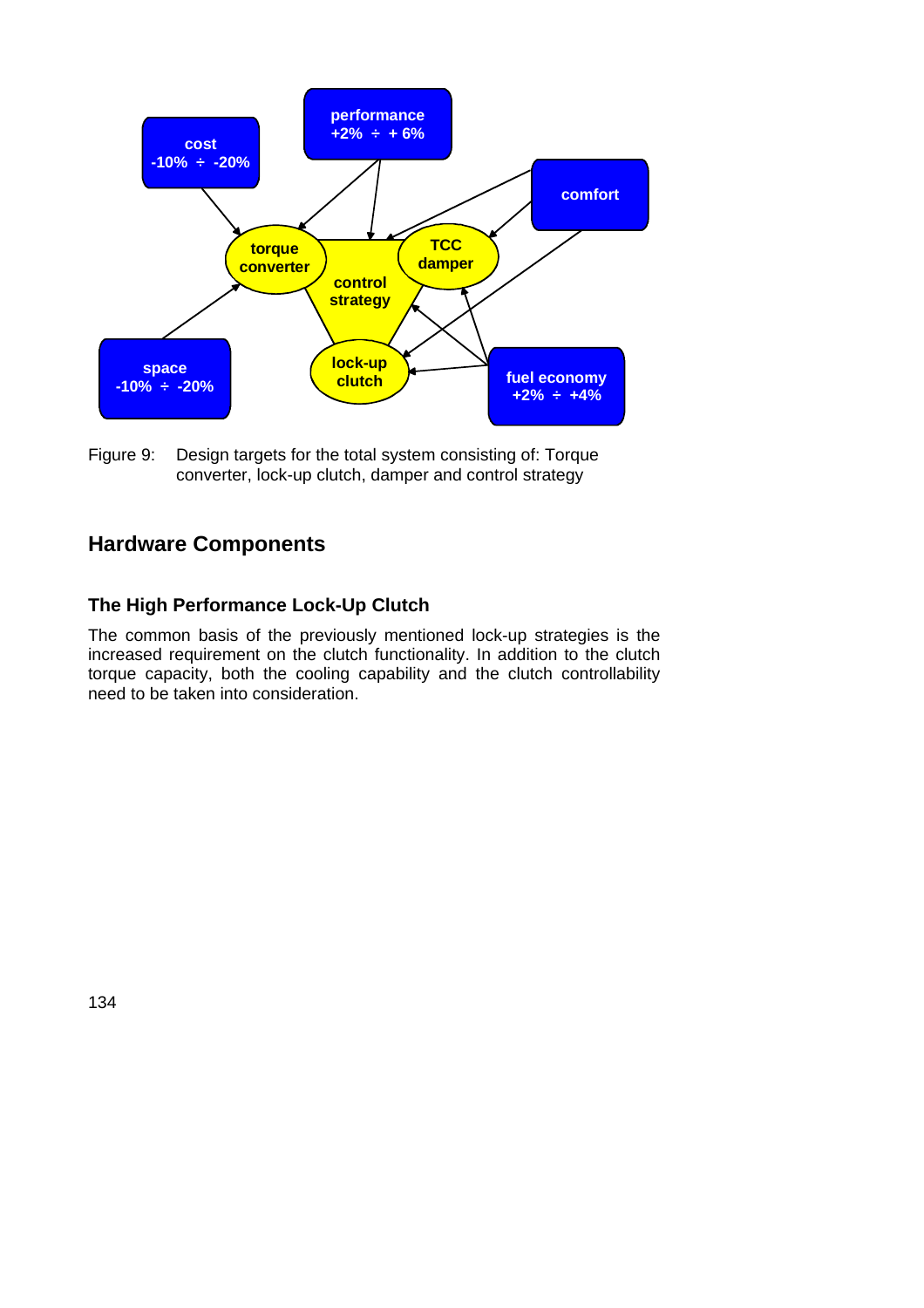



### **Torque Capacity**

The permissible facing unit pressure of the facing material predominantly determines torque capacity of the lock-up clutch. The differential pressure across the piston plate and the active surface area determines the facing unit pressure. The active surface area is dependent on the mechanical and thermal deformation and the manufacturing tolerances of both the piston plate and the cover. Therefore, the nominal facing area is less important. A more detailed description of this mechanism has been given from LuK already in the  $4<sup>th</sup>$  LuK Symposium 1994 [1] and in other publications, like [2], showing the substantial experience which already exists at LuK. Depending on the specific application and the operating conditions LuK can offer various lock-up concepts; flat single plates (Figure 10), conical lock-up concepts (Figure 26), twin-plate lock-up concepts (Figure 25) as well as multi-plate lock-up concepts.

### **Controllability**

The lock-up engagement can be divided into three phases:

- Shift phase from open torque converter mode to lock-up mode
- Contact phase (piston plate touches cover)
- Torque build-up phase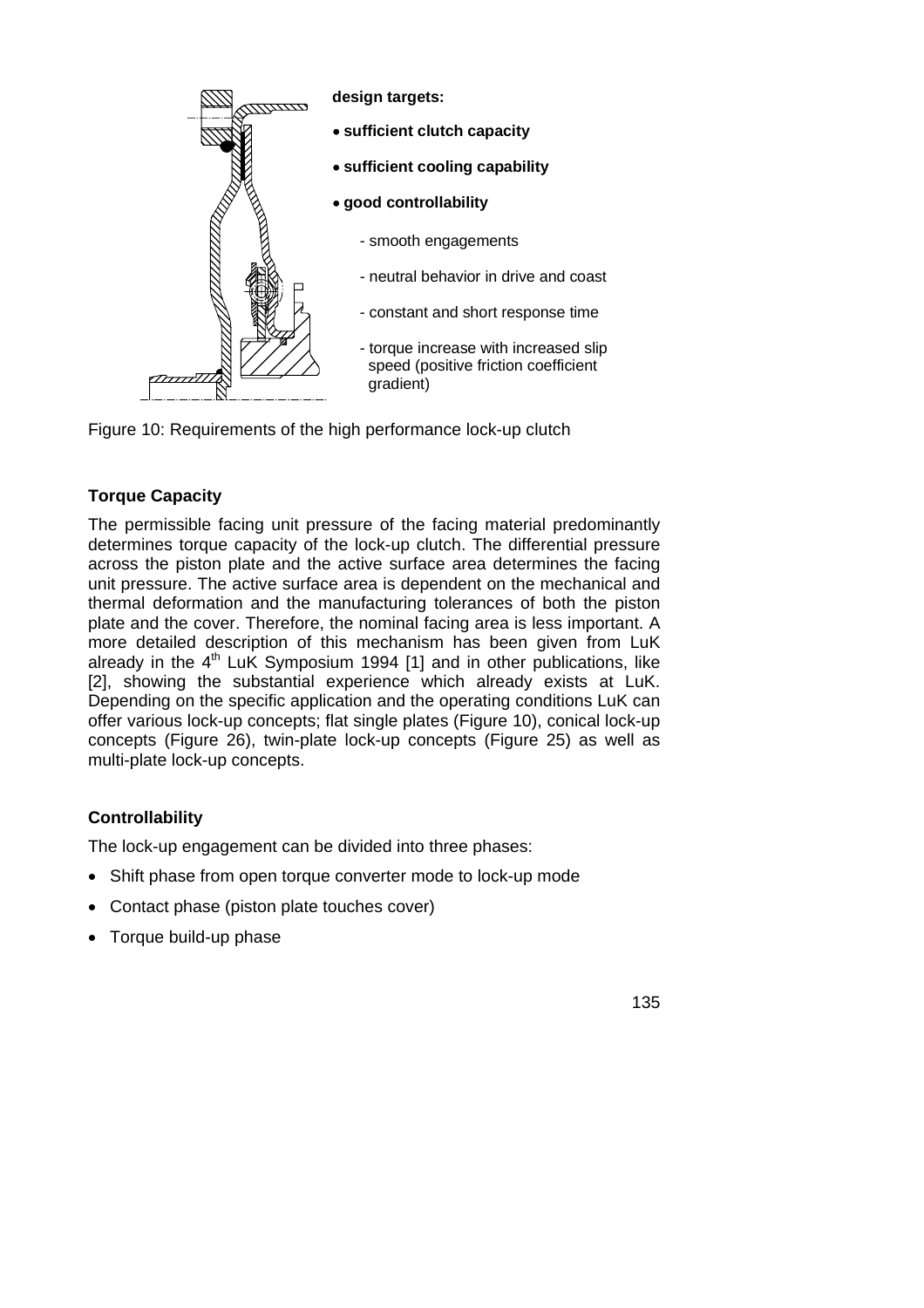It should be possible to engage the clutch with a minimum amount of volume flow. This can be accomplished with a low resistance to applying the piston plate and with a small gap between piston plate and cover, so that a small volume flow already creates sufficient, differential pressure to overcome the apply resistance and closes the gap. A large volume flow would cause a sudden torque build-up during the engagement, since the kinetic energy of the volume flow would be converted to pressure energy. The hydraulic resistance between piston plate and cover and piston plate and turbine hub is also important. It is favorable to keep it at a minimum. With the help of numerical analysis it was possible to optimize the shape of the cover, piston plate and turbine hub for the described purpose.

For the contact phase it is important that the grooves don't cause a selfenergizing effect. Experimental development lead to an optimized groove design, which will cause a neutral engagement in drive as well as in coast. In order to achieve good torque controllability a fine tuned torque capacity and a positive friction coefficient gradient versus slip speed are necessary.

#### **Cooling Capacity**

Sufficient cooling capacity of the lock-up clutch is very important. The power losses that are generated at the friction surface can cause high peak temperatures, which can destroy the oil additives and, in interaction with the mechanical shear load, split the molecule chains. This causes a negative friction gradient, which can lead to shudder and finally can cause failure of the transmission.

The thermal loading of the high performance lock-up clutch is mainly dependent on the lock-up strategy. The strategy will determine the maximum power loss and the magnitude of the total energy, to be absorbed at the friction surface. The following is valid:

- The lower the rpm at which the lock-up engages (lugging limits), the higher is the needed slip to avoid noise and, therefore, the higher the power losses.
- The lower the gear, the more critical are tip-in reactions. In Figure 11a typical tip-in event is plotted. Immediately after the tip-in the lock-up clutch is slipping, which is meant to eliminate the usual and annoying surging vibration. The plotted event appears to be comfortable. However, this leads to high power losses.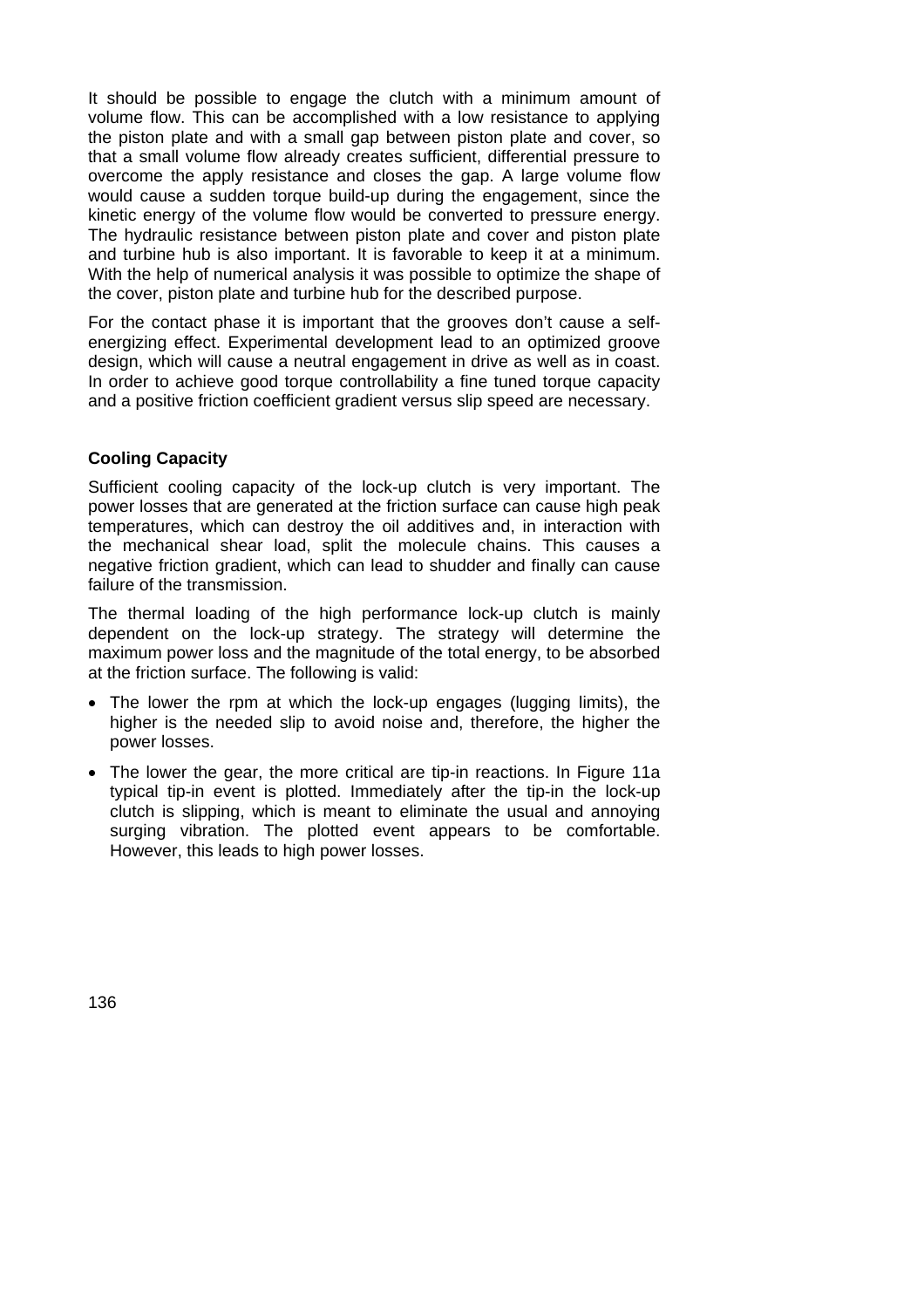

Figure 11: Thermal loading of the lock-up clutch during tip-in

The lower the gear and the lower the lugging limits, the more comfortable, and with this longer, the engagement of the clutch needs to be. The longer the engagement, the higher is the total energy absorbed. Figure 12 shows a comfortable engagement. The maximum power losses are 7 kW during this non-noticeable engagement.



Figure 12: Thermal loading of the lock-up clutch during a "non-noticeable" engagement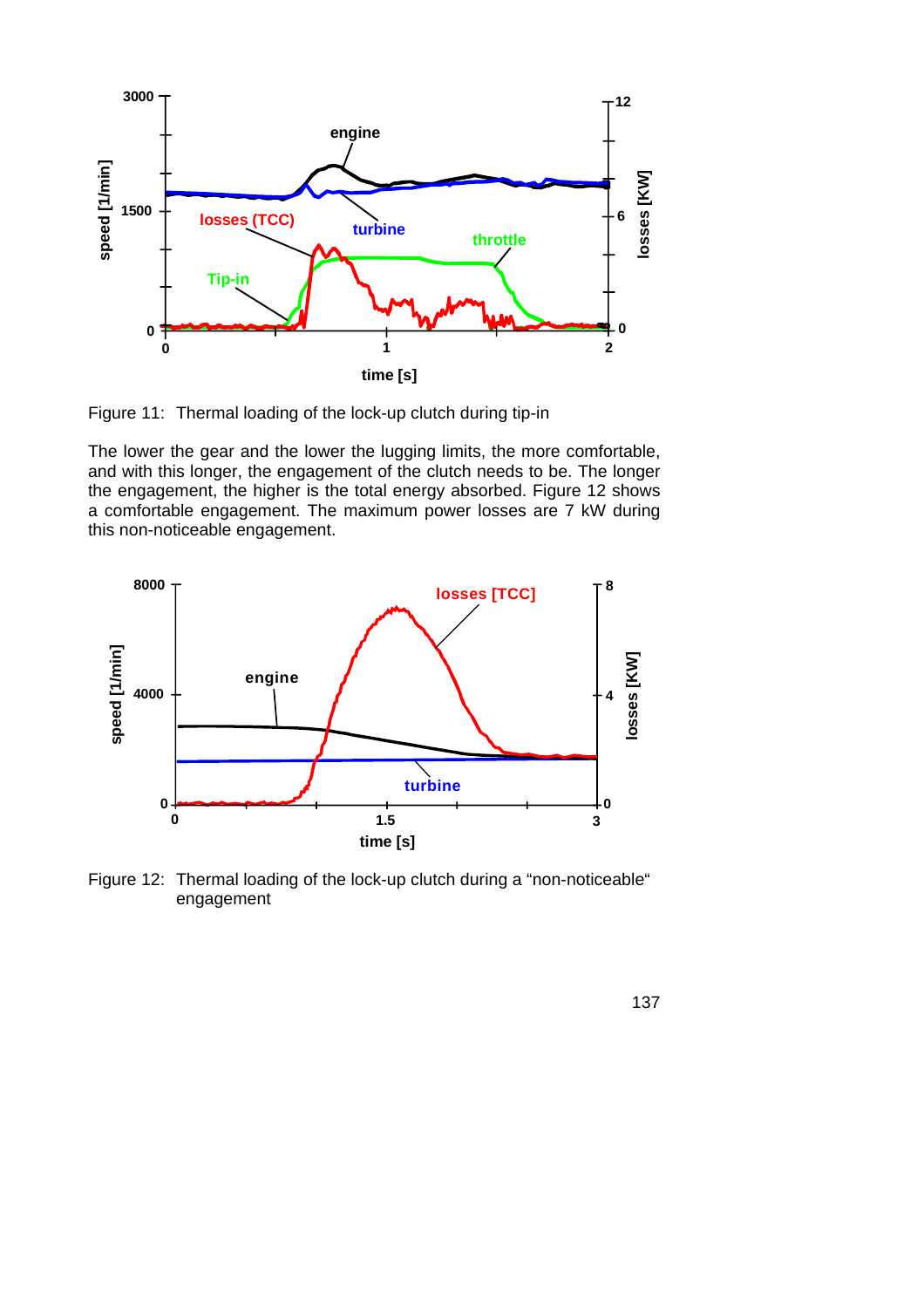What are the differences between LuK's high performance lock-up clutches and conventional lock-up clutches, and why is the allowable power loss higher? The answer is:

- Well tuned parts.
- Usage of conical shaped piston plates with high stiffness in the friction surface area (Figure 25) or a twin-plate design (Figure 24) for even higher power losses.
- Optimized geometry of the cooling groove in the friction material.

To optimize and fine-tune the components the following interactions are important:

- 1. The development of the temperature on the friction surface is dependent on the local specific power loss (the product of the local facing unit pressure on the friction surface and the slip) and the development of the power loss function over time (see figure 13). Especially for engagements, the criterion for optimization is the specific power loss on the friction surface and not the local facing unit pressure.
- 2. When the facing unit pressure on the friction surface is calculated, not only the elastic deformation of cover and piston plate due to apply pressure should be taken into consideration. The thermal deformation also must be considered. This alone can raise the facing unit pressure by 20%.
- 3. Converters with 2 pass systems should have the friction material on the piston plate, while 3 pass systems should have the friction material on the cover.
- 4. The development of the interface temperatures during lock-up engagements is very different when compared to continuous slip conditions.

In order to analyze the temperature development LuK uses a special software package which incorporates the mechanical and thermal deformation of the piston plate, the material properties of the friction material and the heat transfer coefficient between steel/oil and steel/air which locally can be very different.

The results from a computer simulation performed with this software package are compared with measured data of a rotating test part in figure 13. The figure shows the temperature rise on the friction surface during an engagement. The maximum surface temperature is reached towards the end of the engagement in the middle of the friction surface even though neither the facing unit pressure nor the specific power loss is at maximum at this location and time.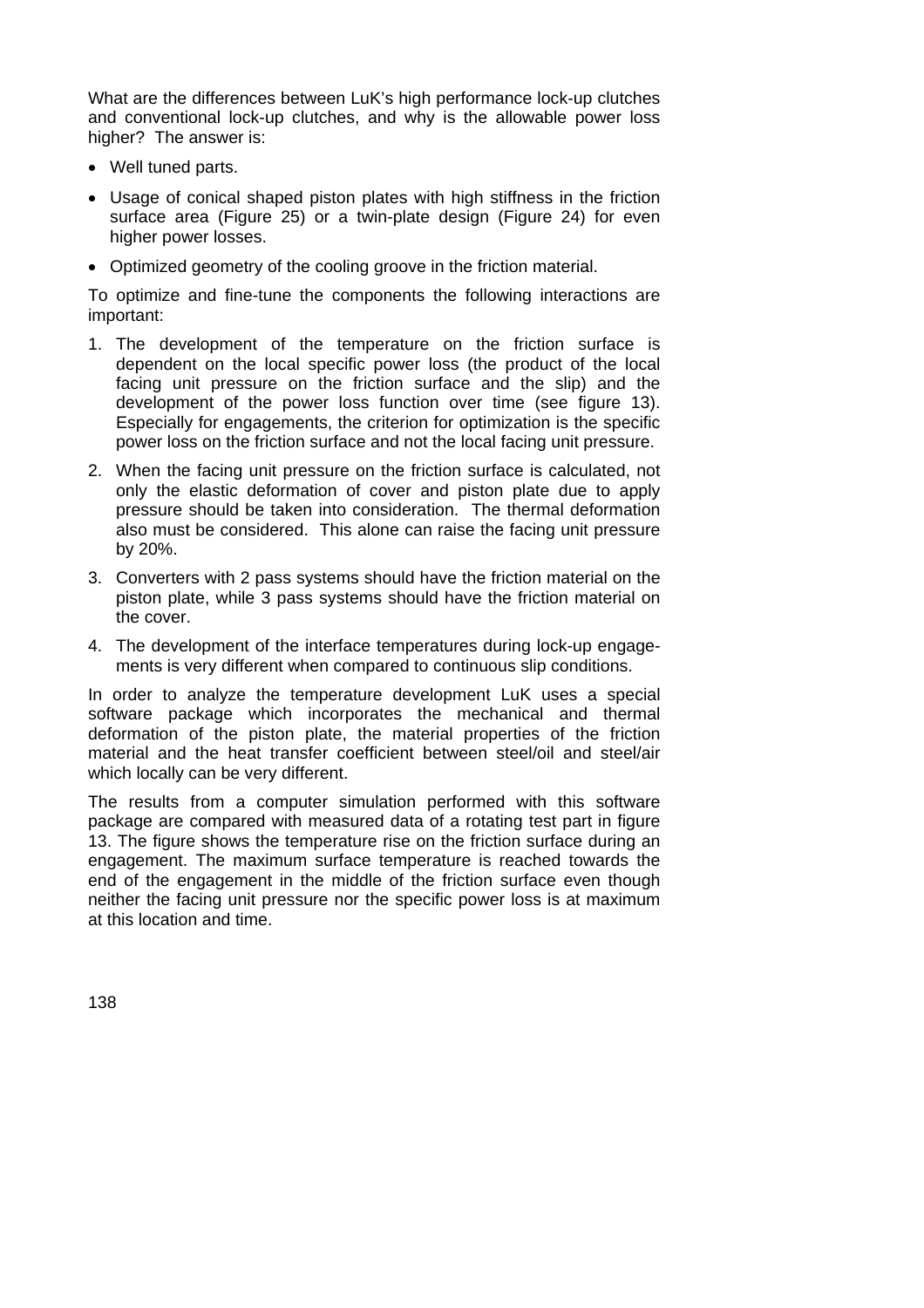



Due to these results new development directions and design guidelines could be established, which differ significantly from those that only consider facing unit pressure distributions.

The second important design part of the LuK high performance lock-up clutch is the cooling groove pattern, which shape allows an ideal optimization of volume flow and hydraulic resistance. This shape provides an increased heat transfer coefficient by a factor of 4 when compared to conventional grooves. In addition the LuK groove design exhibits a neutral behavior with respect to friction coefficient and the torque build-up during drive and coast condition. Figure 14 shows the allowable specific power loss of facings with LuK groove designs. It becomes apparent that in continuous slip applications the allowable power loss can be increased by 120%. During shorter slip events the increase in allowable power loss is less.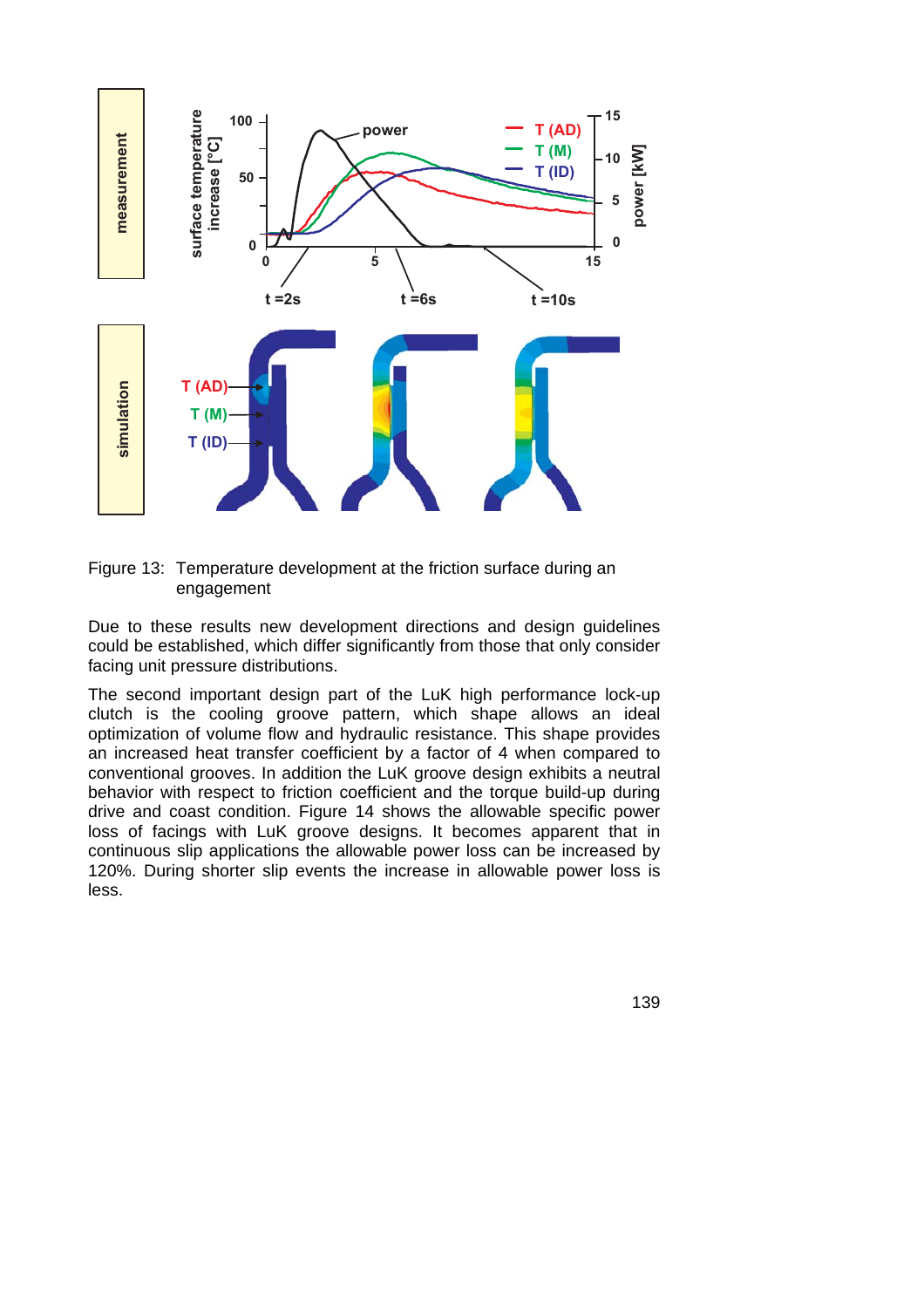

Figure 14: Permissible specific power loss at the friction surface

Figure 15 shows the absolute permissible values of the power losses, if the specific power losses from figure 14 are transformed to a real part. It should be noted, that the pictured lock-up concepts exhibit a strong designdependent influence with respect to their cooling capacity. The different deformations of the parts and different realistic manufacturing tolerances of each design concept can explain this. The lock-up concept with the conical design of the piston plate exhibits the largest specific cooling capacity.

With the described lock-up concepts the initially mentioned control strategy problems can be solved. The risk of oil degradation does not occur.

Similar care must be taken when selecting the proper facing material for the lock-up clutch. The following criteria are very important:

- Increasing friction coefficient over increasing slip speed
- Good bonding and grooving capabilities
- High mechanical capacity
- Low wear rate
- High thermal capacity
- High level of friction coefficient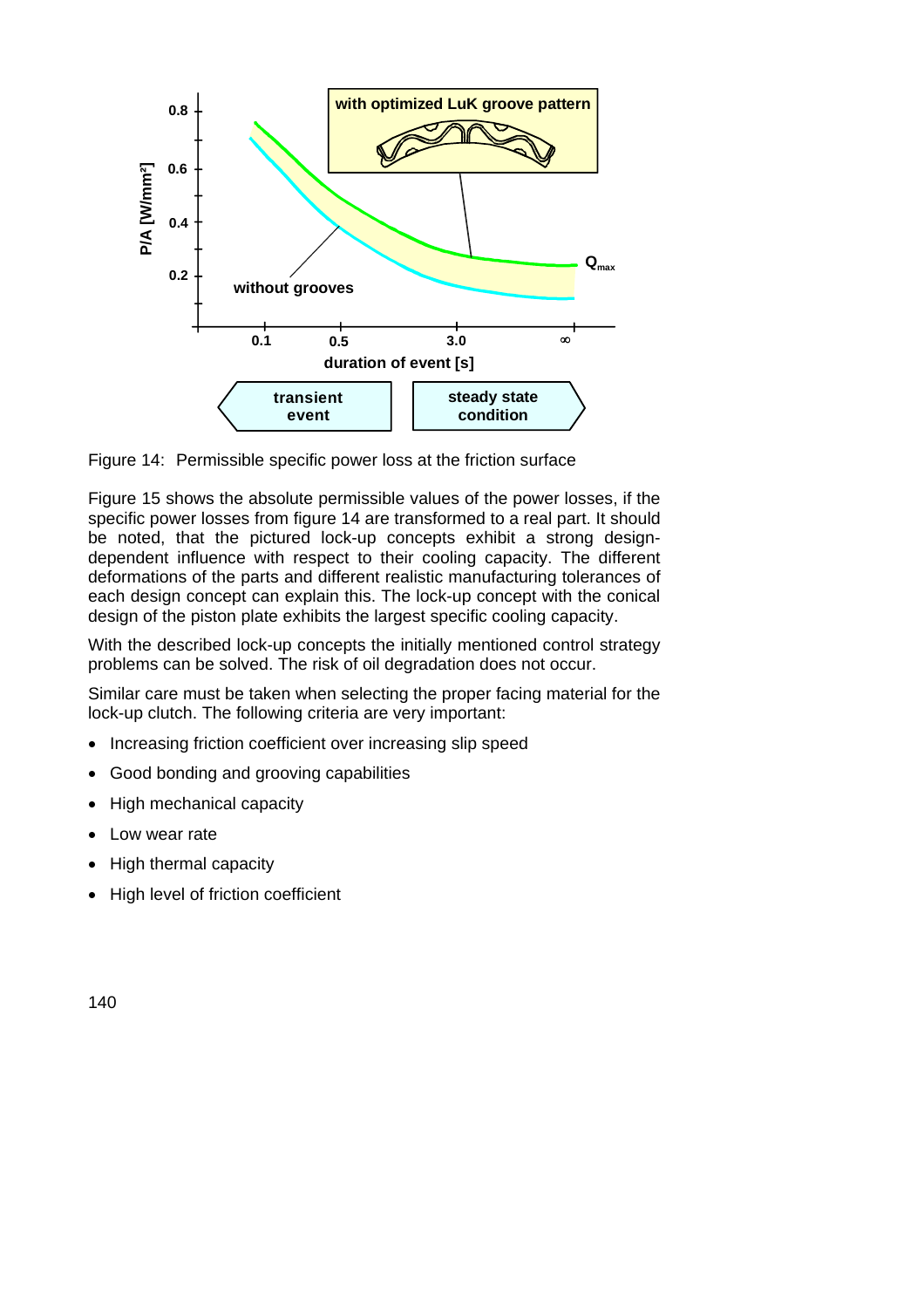

Figure 15: Permissible absolute power losses of high performance lock-up clutches with optimized groove pattern and maximum volume flow

### **The Damper**

LuK produces approximately 3 million torque converter clutches per year, world wide, of various configurations. LuK has a Two-Mode Damper in production since 1996. This innovative damper concept offers many advantages for certain engines and drivetrains.

If a four-inertia model is used to describe the vibration modes of a drivetrain (engine, turbine, transmission and vehicle, like described in figure 15), the third mode is the transmission inertia swinging relative to the vehicle and turbine inertia. The largest vibration angle occurs in the transmission input shaft. The vibration angle in the damper is small in comparison. This mode can cause unacceptable noise, like in this case the boom noise, if the natural frequency of this vibration mode lies in the critical engine speed for the vehicle from 900 rpm to 2000 rpm. A reduction of the damper rate offers no improvement because of the small vibration angle. A long travel damper is therefore no solution for this problem.

A reduction of the transmission input shaft stiffness has a positive effect on this vibration problem, but is usually not possible because of the reduced input shaft strength.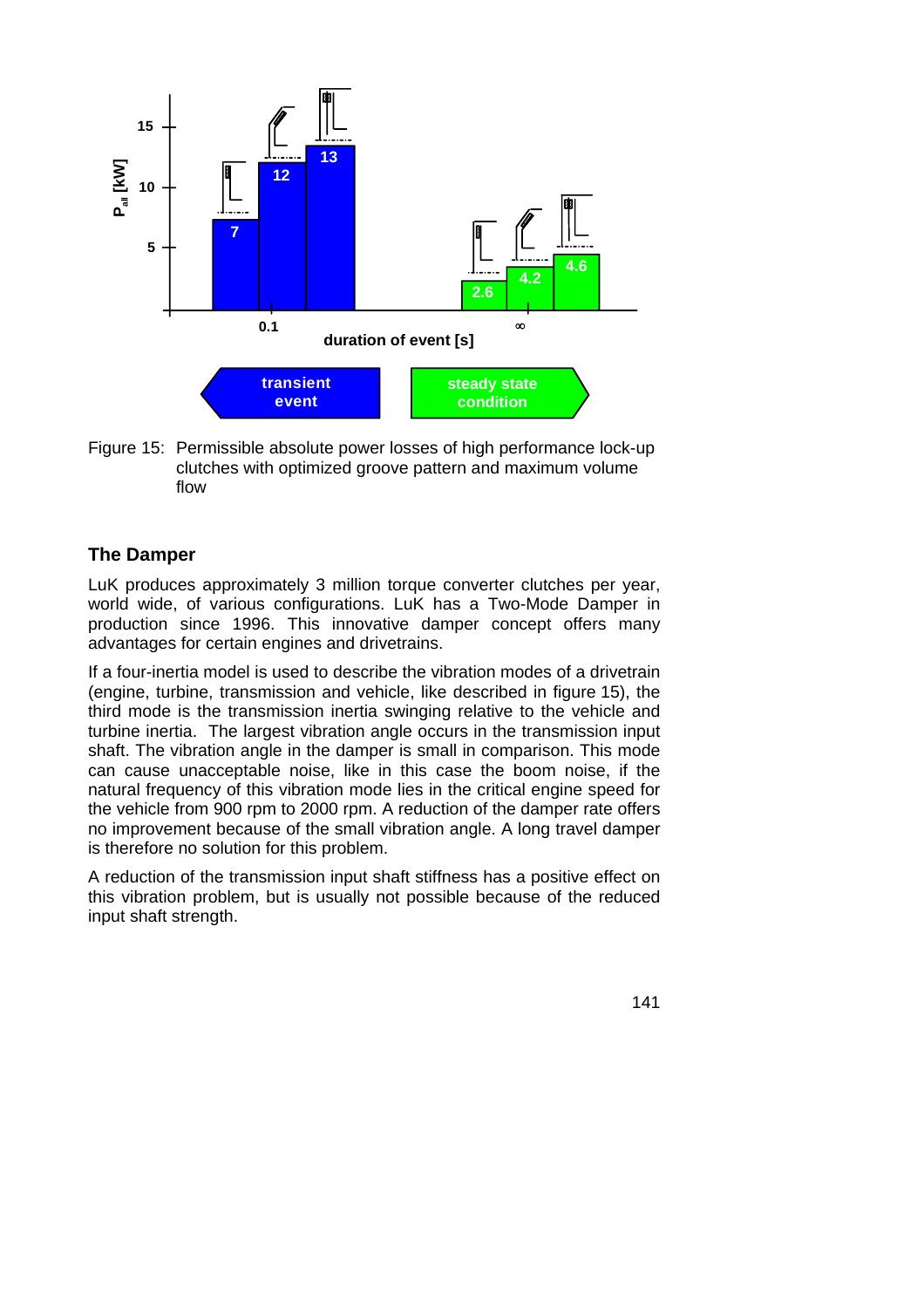LuK has developed a damper to solve this problem. The turbine is rotationally fixed to the torque converter clutch piston plate and the damper is in series with the transmission input shaft (figure 16).



Figure 16: Principle of the LuK Two-Mode Damper compared to a conventional lock-up damper concept

The LuK Two-Mode Damper functions as follows:

- The damper and the transmission input shaft are attached in series which results in a very soft rotational stiffness of the total system (this was the original goal).
- The turbine is rotationally attached to the torque converter housing when the clutch is applied. This adds turbine inertia to the converter housing and engine inertia, thereby reducing the vibrations transmitted from the engine to the drivetrain.
- Combining the engine, torque converter and turbine inertia eliminates one degree o f freedom from the drivetrain.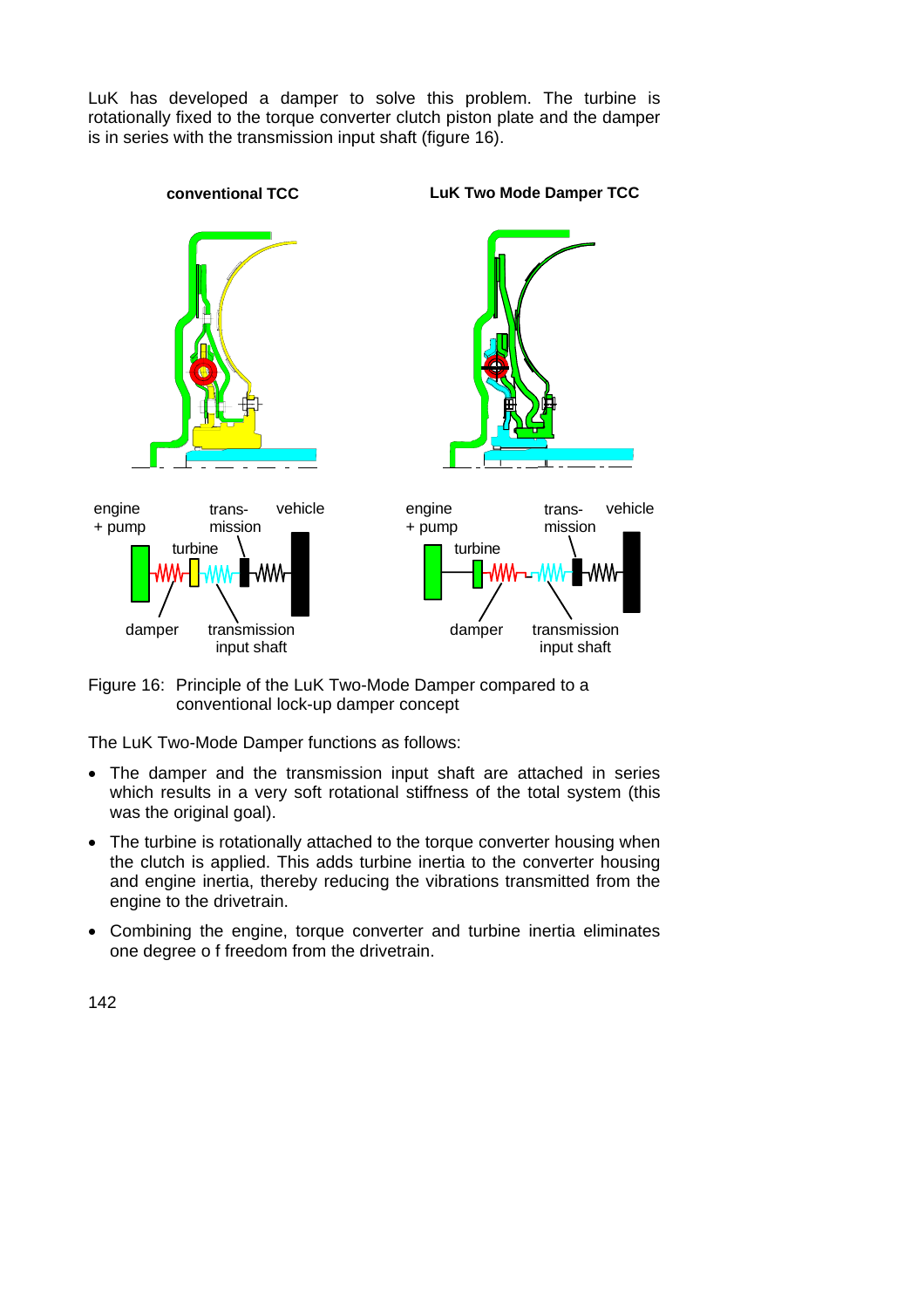The third vibration mode can always cause noise problems if the natural frequency of this vibration mode lies in the critical engine speed for the vehicle from 900 rpm to 2000 rpm. Simulations with typical drivetrains show that this can be critical in front wheel drive vehicles with 8- and 10-cylinder engines and rear wheel drive vehicles with 6- and 8-cylinder engines. Front wheel drive vehicles with 8- and 10-cylinder engines are unusual. Rear wheel drive vehicles with 6- and 8-cylinder engines are almost the rule. The Two-Mode Damper offers clear advantages for these vehicles.

By eliminating the otherwise critical third natural frequency, the torque converter clutch can be closed at lower engine speeds without any loss of comfort. The fuel consumption of vehicle types considered (figure 17) could be reduced up to 6%, using a LuK Two-Mode Damper.

The drivetrain natural frequencies for various rear wheel drive vehicles are represented in figure 17. These vehicles are all equipped with the same torque converter and the same automatic transmission. Every point in the diagram indicates a drivetrain resonance point and thus a potential vibration or noise problem. The resonance frequencies that occur with a conventional damper are compared with those that occur with the Two-Mode Damper. One notices that only one resonance frequency occurs with the Two-Mode Damper in the critical area, and this resonance is uncritical with low damper friction. Also important is the conventional damper with 15 Nm/° has a much lower damper rate than the Two-Mode Damper with 45 Nm/°. This means that a smaller spring volume can be used with the Two-Mode Damper.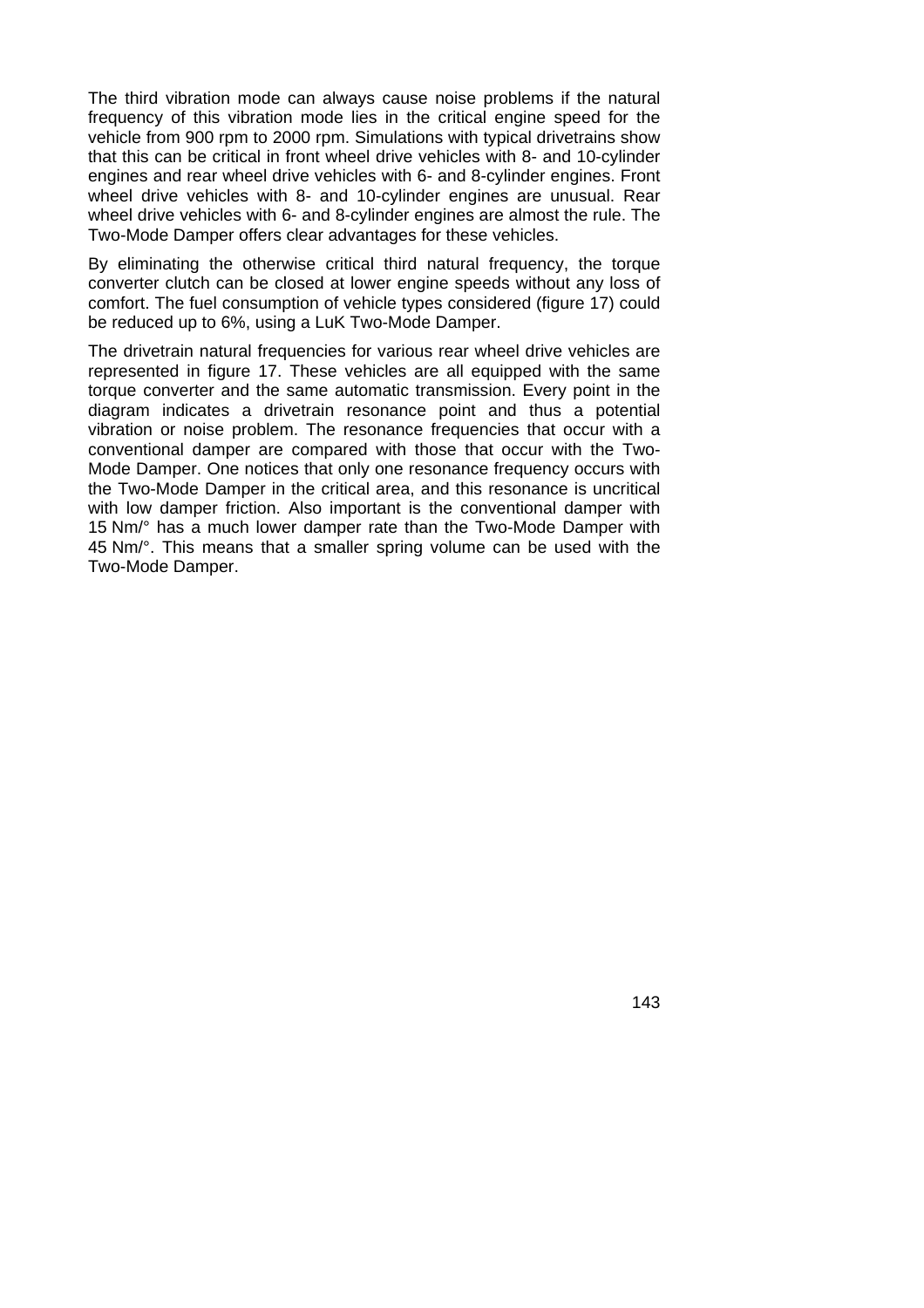#### **drive train resonances with conventional damper damper spring rate: c = 15 Nm/°**



**drive train resonances with Two Mode Damper damper spring rate: c = 45 Nm/°**





Another important point is that the torque flow is through the Two-Mode Damper also when operating the converter in open mode. This gives additional vibration isolation in the open mode and provides an advantage for some unique vehicle types, for example, in vehicles with direct fuel injected engines or with cylinder shut-off which can have boom problems in the open mode.

The LuK Two-Mode is also appropriate for CVT transmissions because of the inertia distribution in those applications.

The advantages of the Two-Mode Damper are summarized in figure 18.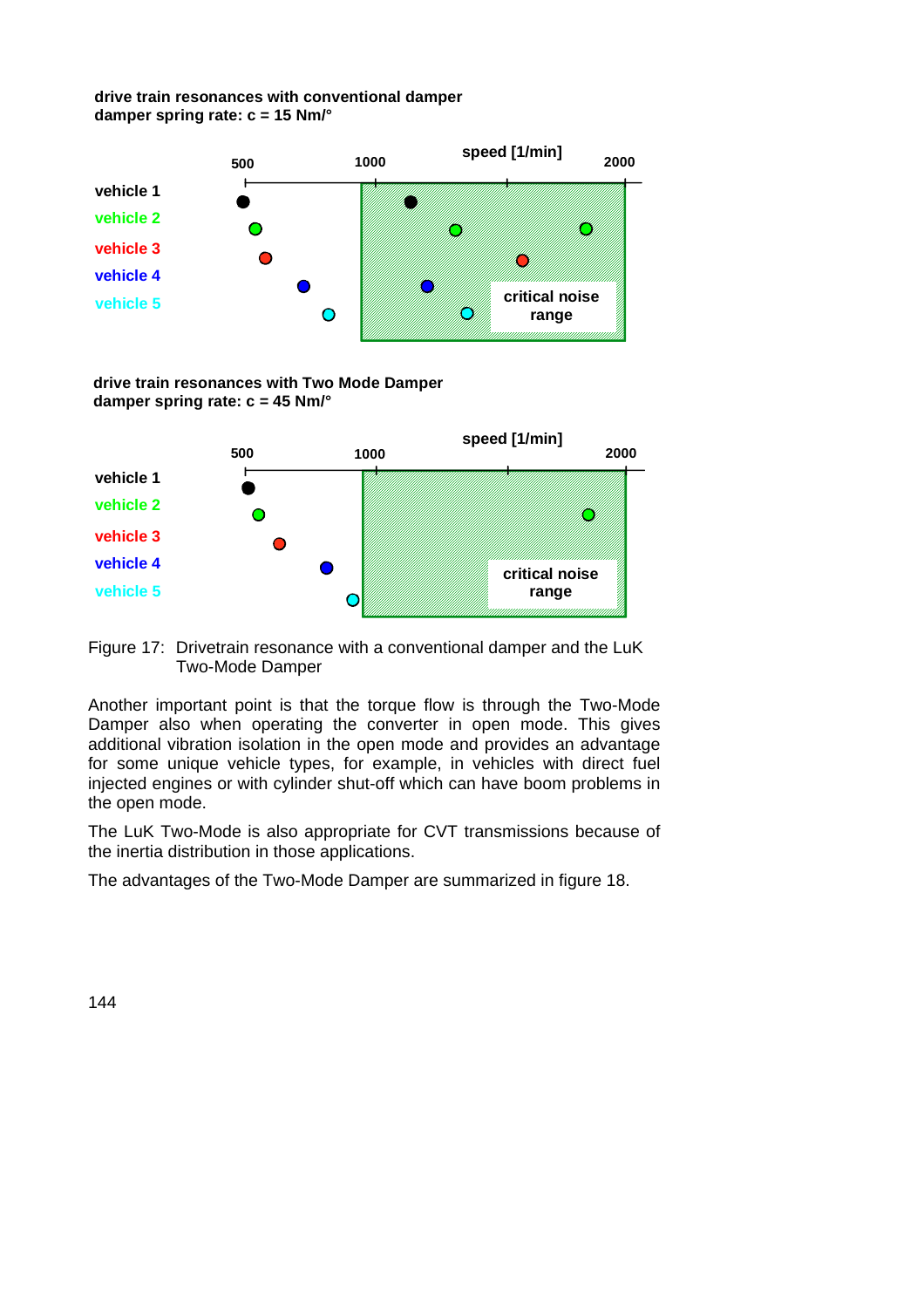

Figure 18: Advantages of the Two-Mode Damper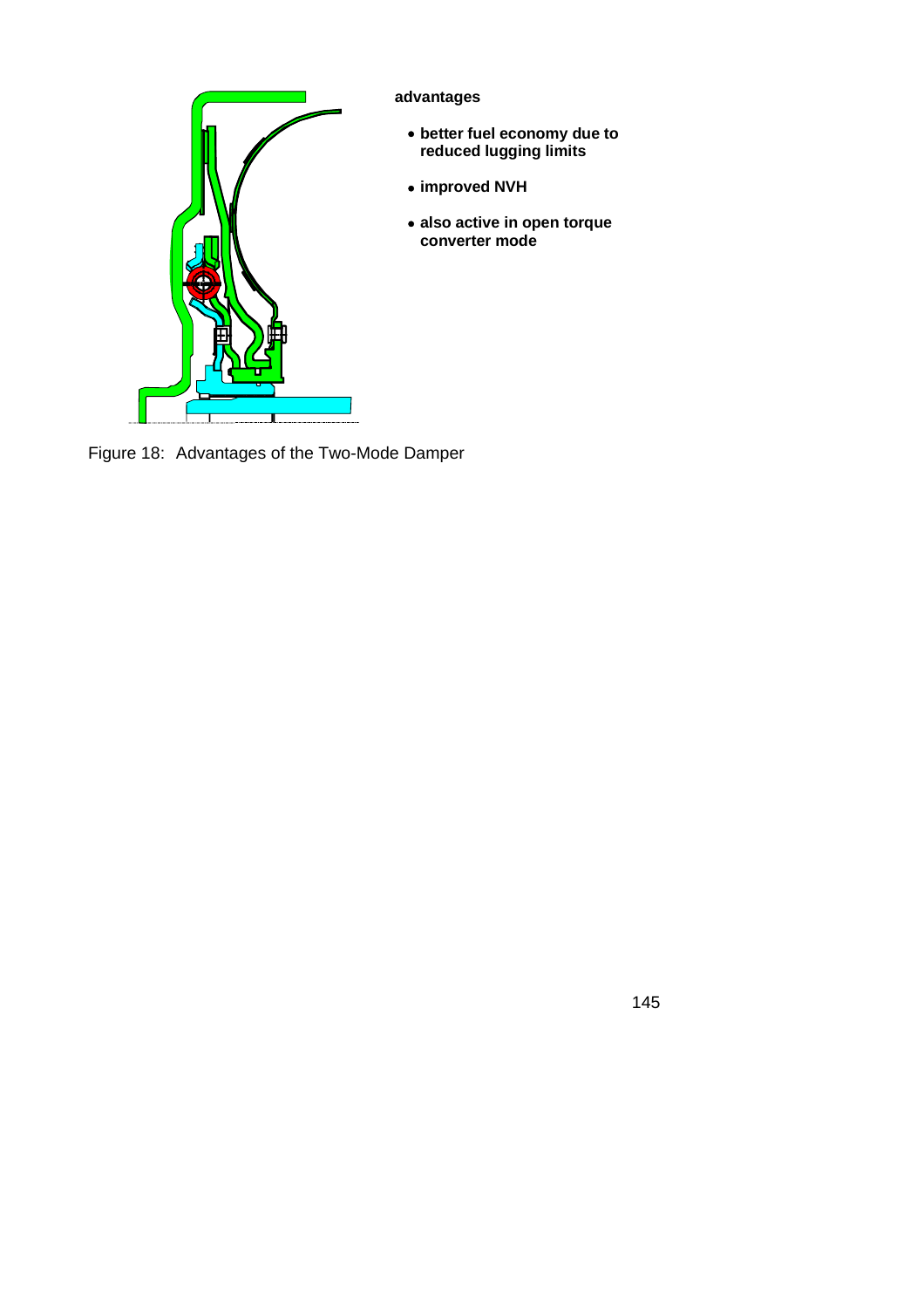### **The Squashed Torque Converter Torus**

As mentioned in the beginning of this report, the torque converter for the future should be smaller, lighter and less expensive (figure 9).

A geometrical downsizing of the hydrodynamic torque converter torus without simultaneously changing the blading offers little flexibility with regard to the torque converter characteristic. Moreover, such converters cavitate or have an unacceptable K-Factor over speed ratio characteristic curve.

Consequently, the best procedure is optimizing the pump, turbine and stator blade to the new geometrical ratios of an extreme squashed torque converter. Besides the avoidance of cavitation the attention has to be directed to the K-Factor characteristic versus slip speed.

- The ability of the torque converter to transmit a certain torque at a given speed level (torque capacity =  $1/K$ ) has to be sufficient in order not to increase the torque converter size (diameter).
- The reduction of idle losses requires a high K-Factor at stall. However the clutch engagement is more comfortable and can take place earlier if the coupling capacity (1/K at coupling point) is as high as possible. This also helps to reduce the thermal load of the lock up clutch during an engagement. Together, both criteria require the ratio of torque capacity at stall and coupling point to be high (flat K-Factor curve)

This development goal is supported by the fact, that the fuel consumption or performance (see page 128) no longer dictates the design of the innovative torque converter along with the lock-up control strategy. Important criteria for the classic torque converter design, such as peak efficiency or high torque ratio, are therefore of lesser importance. The development can be much more focused. Figure 19 summarizes requirements for the future torque converter.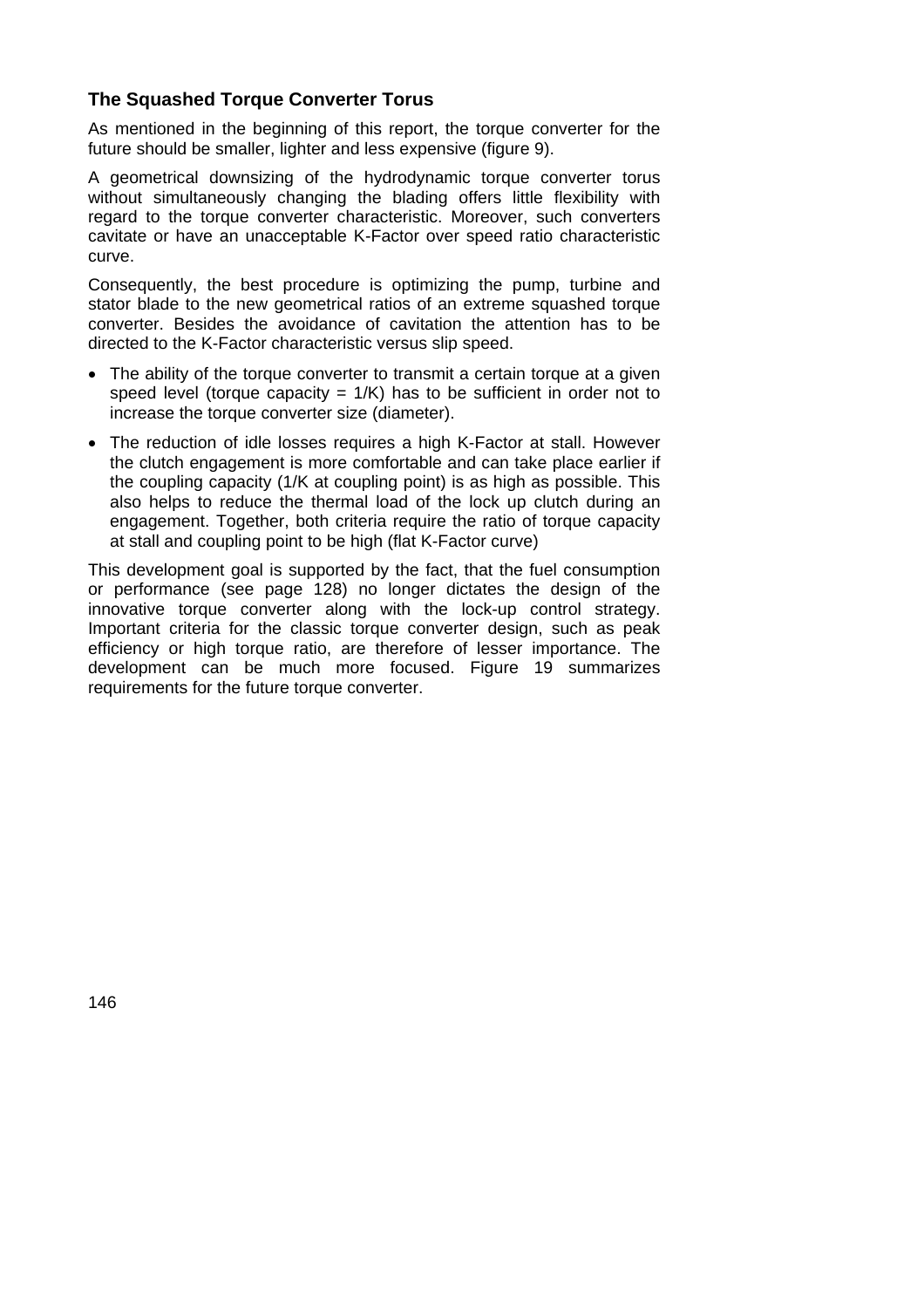#### **design targets**



Figure 19: Requirement for the innovative torque converter

LuK has developed a torque converter whose torus is up to 45% axially smaller compared to a conventional round torus.

The torque capacity over speed ratio is a similar curve gained with a conventional, round torus. Without the use of suitable tools, such as powerful software to numerically calculate fluid flow in the circuit and the blade geometry, as well as Rapid Prototyping for fast and cost effective development of geometrically complex prototypes, this development would not have been possible.

The flow phenomena in the torque converter are critical especially at stall condition and at lower speed ratios. The energy builds up in the pump, as well as the energy dissipation in the turbine and also the redirection of the fluid in the stator (change of impulse) are maximum at this operating point. Simply stated the load acting on each fluid particle is the highest at this operating point. This principle is valid for each torque converter type. These relationships get worse tremendously if the fluid flow is unnecessary accelerated in quantity or direction caused by the inertia of the fluid particles. Unless geometrical improvements are made, those problems will occur in a squashed torque converter.

Figure 20 shows the fluid flow field inside the torque converter of an initial and of an optimized design. The initial torque converter design has a tear drop shape for the meridian cross section. This tear drop shape keeps the cross sectional flow area constant in order to avoid undesired accelerations or decelerations of the fluid. In spite of this, the velocity field shows a large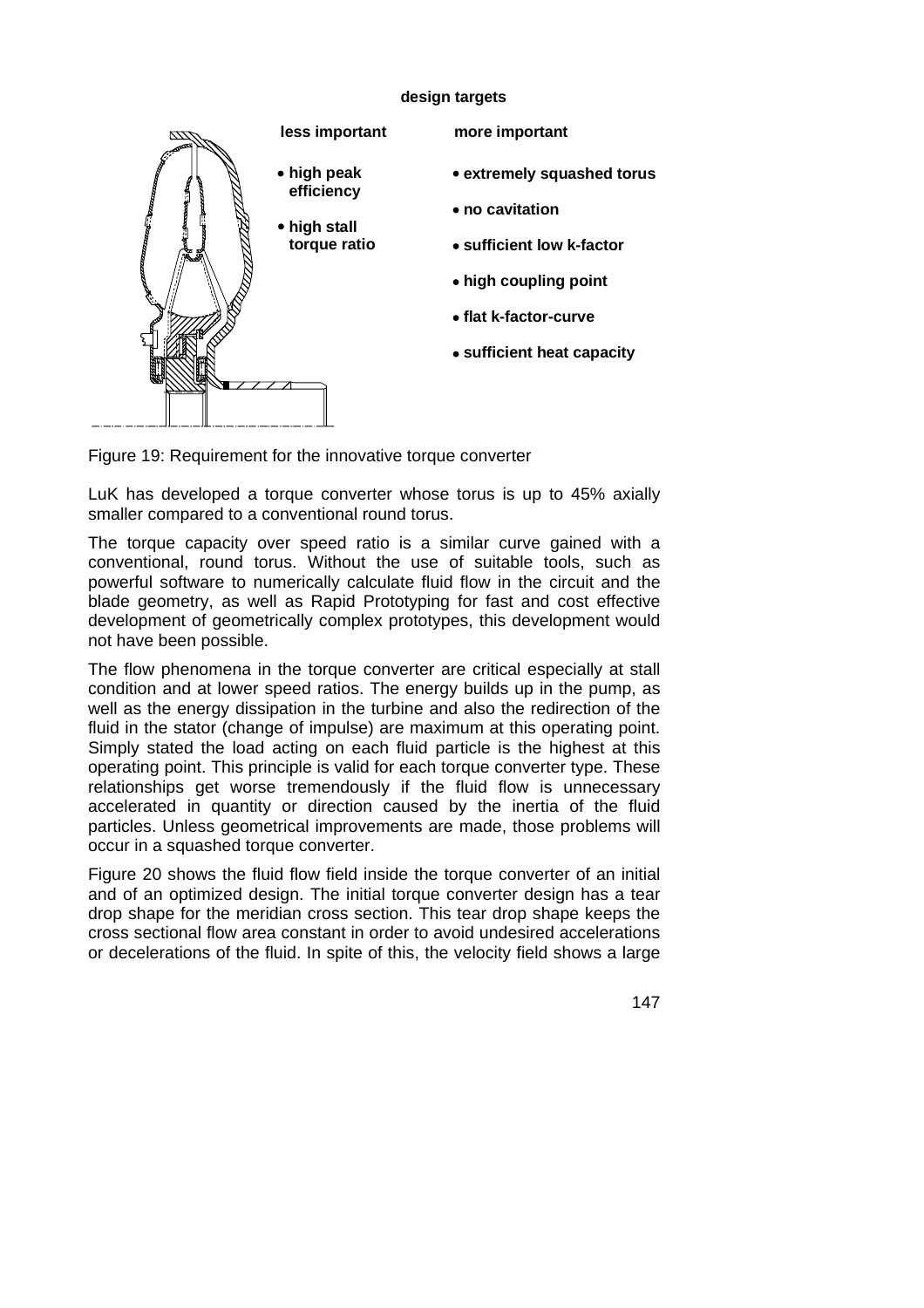separation area starting at the leading edge of the turbine and along the entire inner shell (core ring). This separation area considerably narrows the fluid flow channel and leads to a restriction of the circulating volume flow and therefore, reduces the torque capacity. Furthermore, there is an exchange zone where the energy from the 'healthy' flow is transferred to the circulating flow in the separation area. This distinct loss region can be clearly shown with the help of the turbulence energy (figure 20). This energy is almost fully dissipated in the separation area. In the optimized torus design, adjusting the design of the core and the blades reduced the separation area and the resulting energy losses. This change contributes considerably to the advantageous torque capacity characteristic.



Figure 20: Optimized turbine; flow condition at stall

The critical and most difficult challenge in designing extremely squashed torque converters is avoiding fluid cavitation. Cavitation can be explained as the build-up and subsequent collapsing of vapor bubbles in the fluid flow.

If the absolute static pressure in the flow drops under the vapor pressure, vapor pockets grow and are dragged along in the flow. These cavities contract the cross sectional flow area and throttle the circulating volume flow. The torque capacity and the efficiency drop drastically. In areas of higher static pressure these vapor pockets implode. This collapsing of vapor pockets happens very fast, so the fluid particles impact on the channel surface with a very high velocity (jet-impact), which can result in mechanical destruction of the channel surfaces.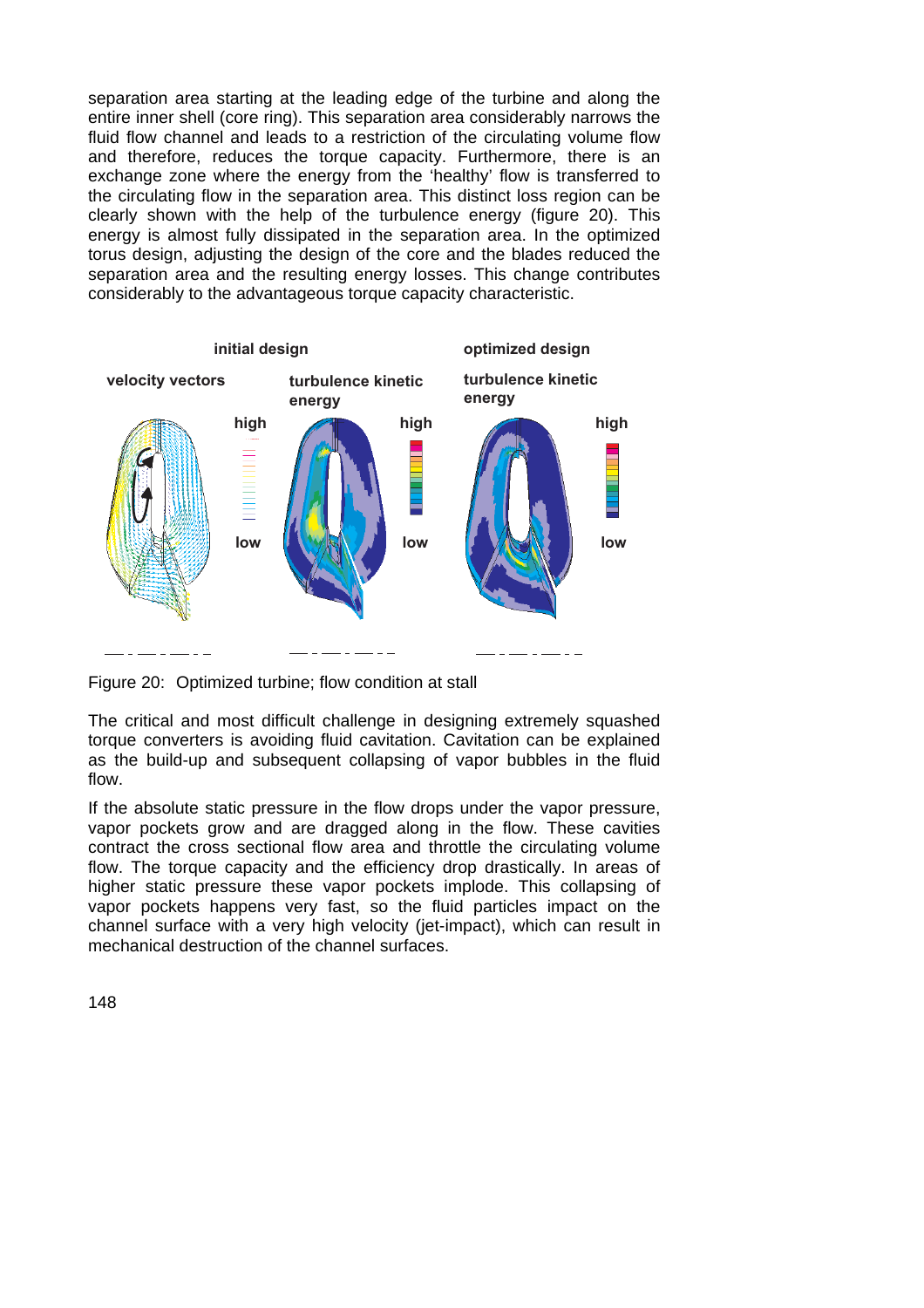In torque converters, the region of lowest pressure is the suction side of the pump, consequently, the area between the pump and the stator. The profile losses in the stator have to be reduced to keep the static pressure at the stator outlet as high as possible. Figure 21 shows the fluid flow conditions in the stator passage for the initial design. One can identify a distinct separation region at the suction side of the stator blade in the cylindrical cross section. The flow field behind the trailing edge indicates strong turbulence. Both conditions lead to a drastic pressure drop in the stator passage and in the region behind the trailing edge of the stator blade (figure 21 and figure 22). Because of cavitation at the pump suction side, the initial design could not be run at high speed and at speed ratios less than 0.5.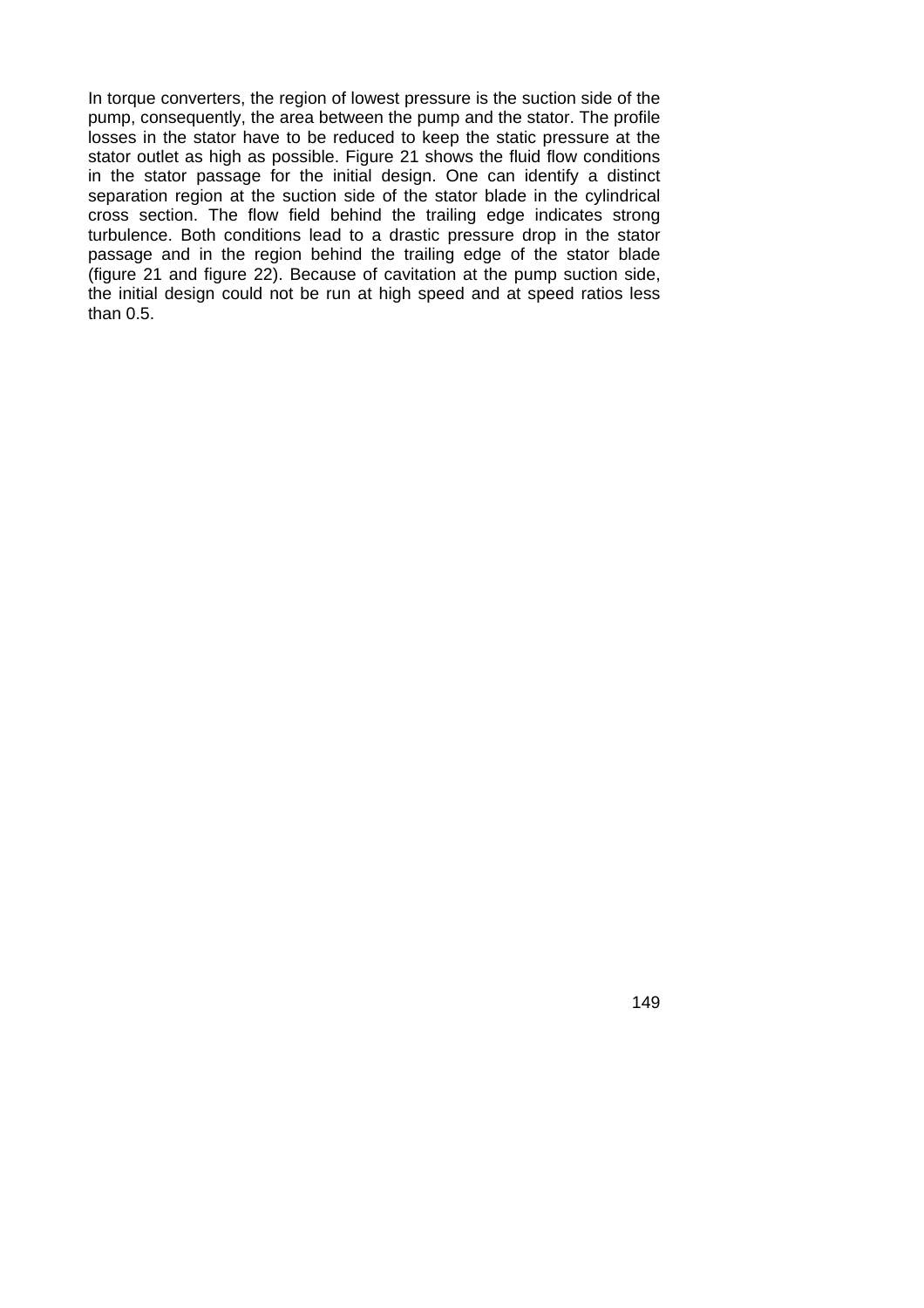#### **lnitial desig**



Figure 21: Flow field and static pressure field of a non-optimized stator blade; flow condition at stall

Figure 22 shows the velocity distribution and the static pressure field of the optimized stator design. The separation region at the suction side of the stator blade is much smaller than in the initial design. The flow field behind the stator is almost turbulence free. Both conditions result in a reduction of the pressure drop in the stator and an increase of the relative pressure in the pump inlet region.

As a measure for the quality of the energy transfer the total pressure field of the initial and optimized design are compared in figure 23. The comparison of the loss factors of both profiles indicates more than a 60% reduction of the profile losses in the optimized stator.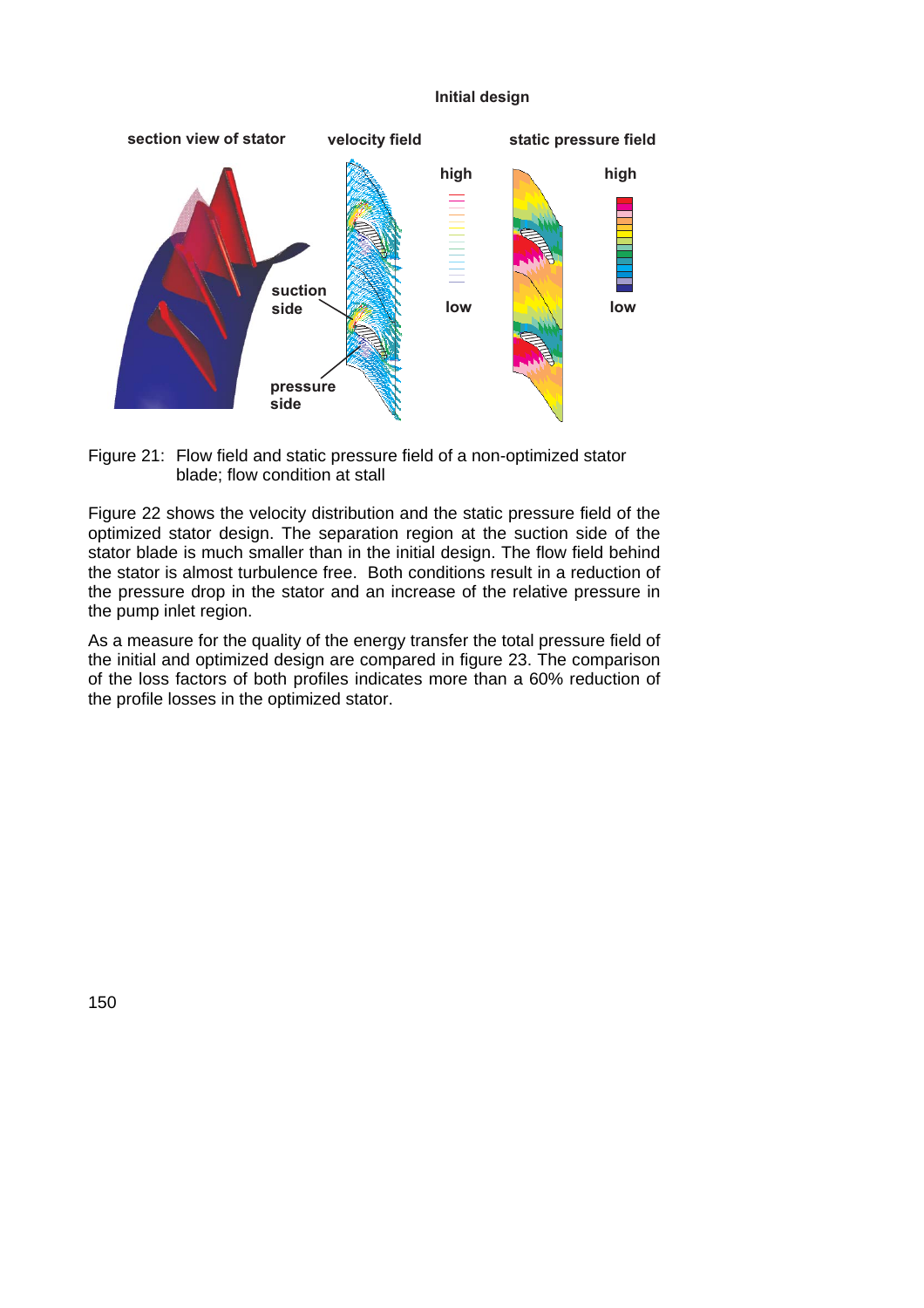

Figure 22: Flow field and static pressure field of an optimized stator blade; flow condition at stall



Figure 23: Comparison of profile losses; initial and optimized stator design; flow condition at stall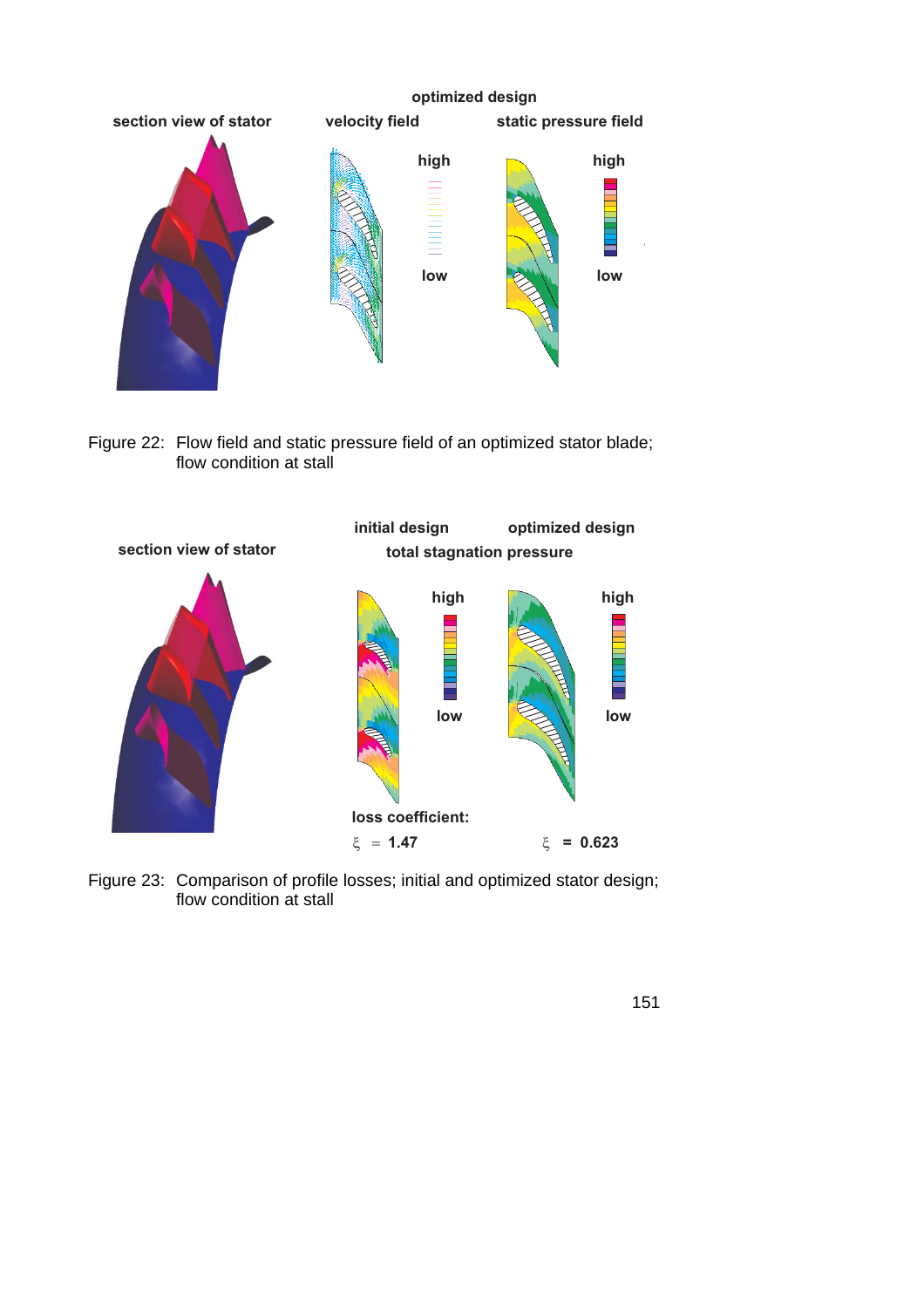The optimized design of the extremely squashed torque converter shows no indication of cavitation. The quality of energy transfer in this case can be compared to a conventional, round torus torque converter (figure 24). Disadvantages regarding functionality of the squashed torque converter in combination with lock-up control strategy are not expected.



Figure 24: Comparison of quality of energy transfer, conventional round torque converter and LuK super squashed torque converter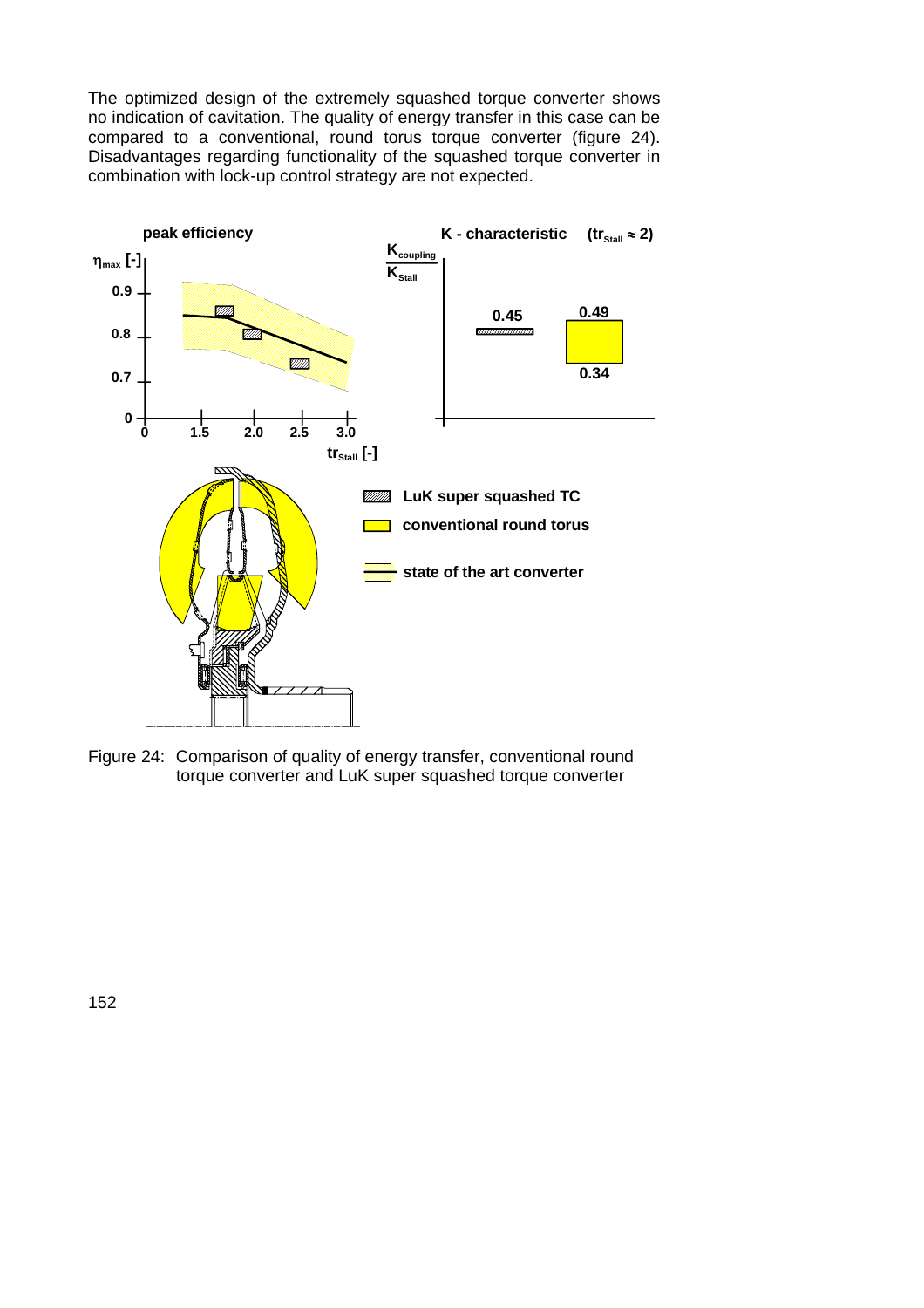The weight and envelope advantage of the extremely squashed torque converter is between 20 and 26% when compared to the conventional round torque converter. This advantage depends on the configuration and selection of the torque converter clutch concept (figure 25 and 26). The space gained can be used for the transmission design, or the vehicle drive train can be shortened.



Figure 25: Comparison of required installation envelope for 260 mm size: Conventional, round torus and LuK super squashed torus with Two-Mode Damper and conical lock-up clutch.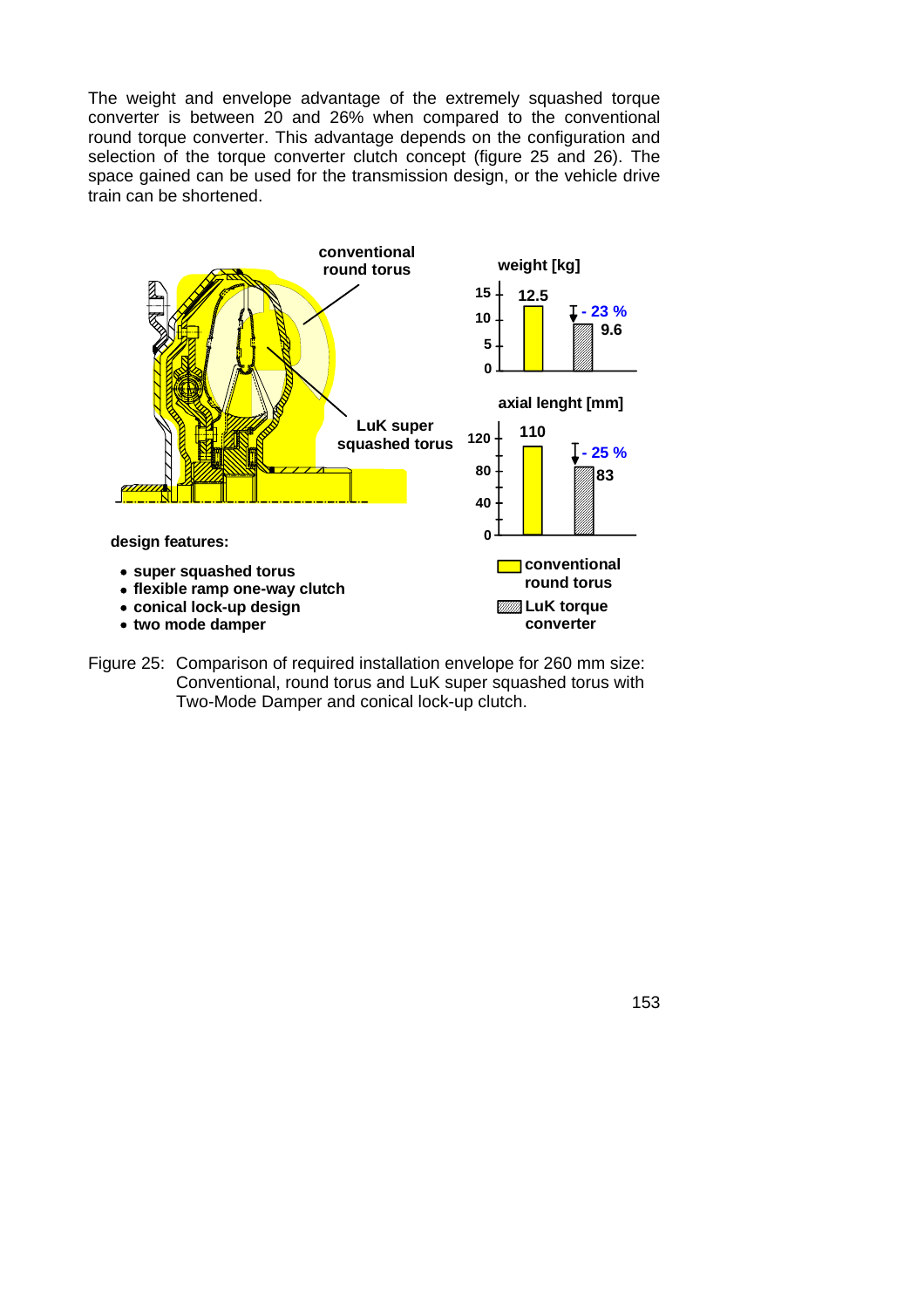

Figure 26: Comparison of required installation envelope for 260 mm size: Conventional, round torus and LuK super squashed torus with long travel damper and twin plate lock-up clutch.

LuK has developed many torque converter design features in order to reduce manufacturing costs:

- Low material use due to extreme squashed torus
- Use of axial one way clutch
- Phenolic stator with integrated features
- Stamped or pierced slots for blade fixturing
- Reduced number of blades
- Use of innovative manufacturing processes
- Use of powder metal hubs
- Reduction of machining operations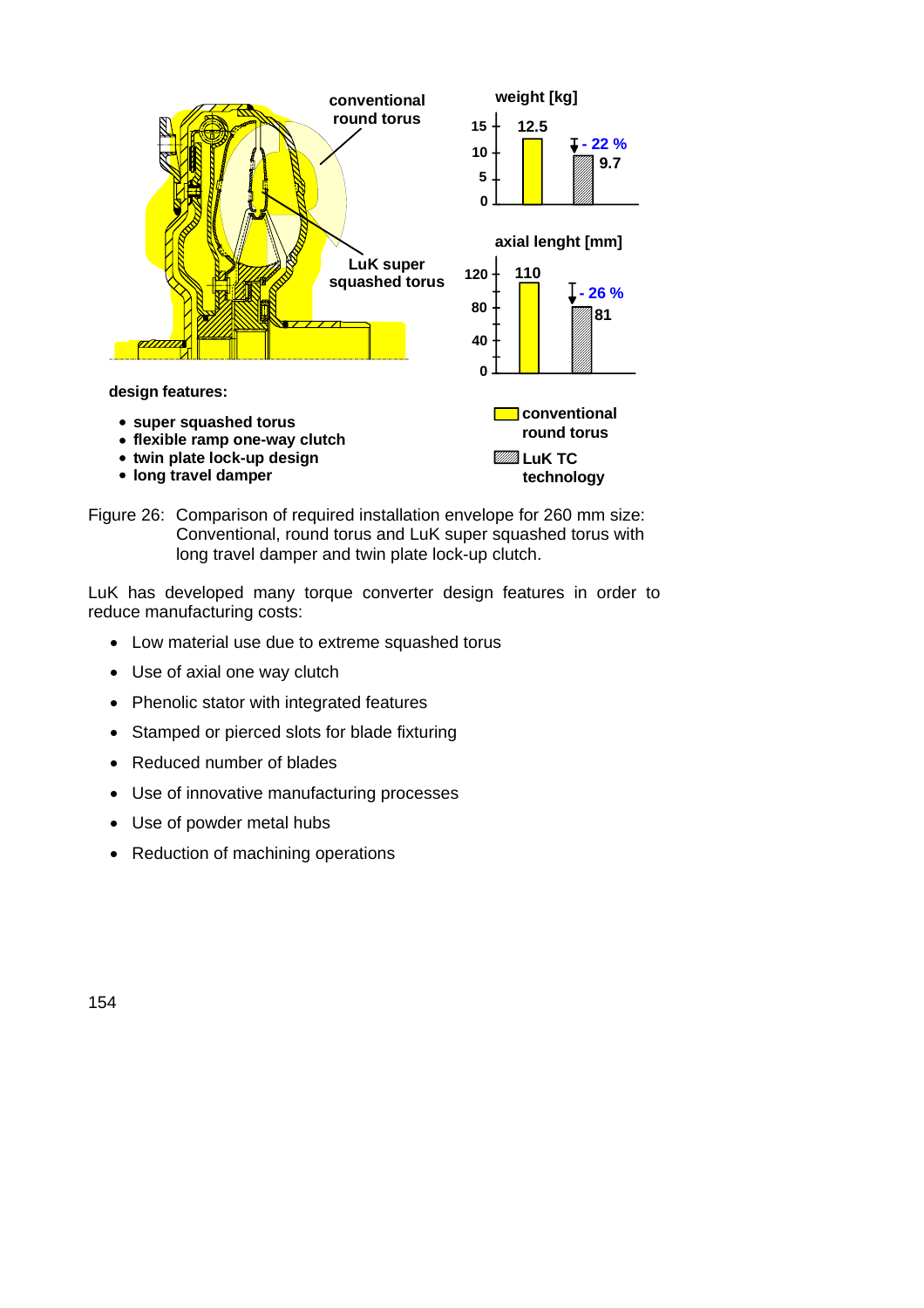## **Summary**

Modern drive train development, the desire to increase performance and driver's comfort, the demand to improve fuel economy and decrease emissions, and the continuously declining space require a new approach to torque converter concept, layout and design.

The torque converter, with its three elements (lock-up clutch, damper and hydrodynamic circuit) has to be viewed as a part of the total system (figure 27). In this context, the control strategy for the lock-up clutch takes on an important role as the link between these elements. Only with a carefully tuned control strategy which takes into account the demands of each vehicle, and only with hardware components which meet the new requirements, can the entire potential of the torque converter system be fully used.



Figure 27: The Torque converter as a system – Summary